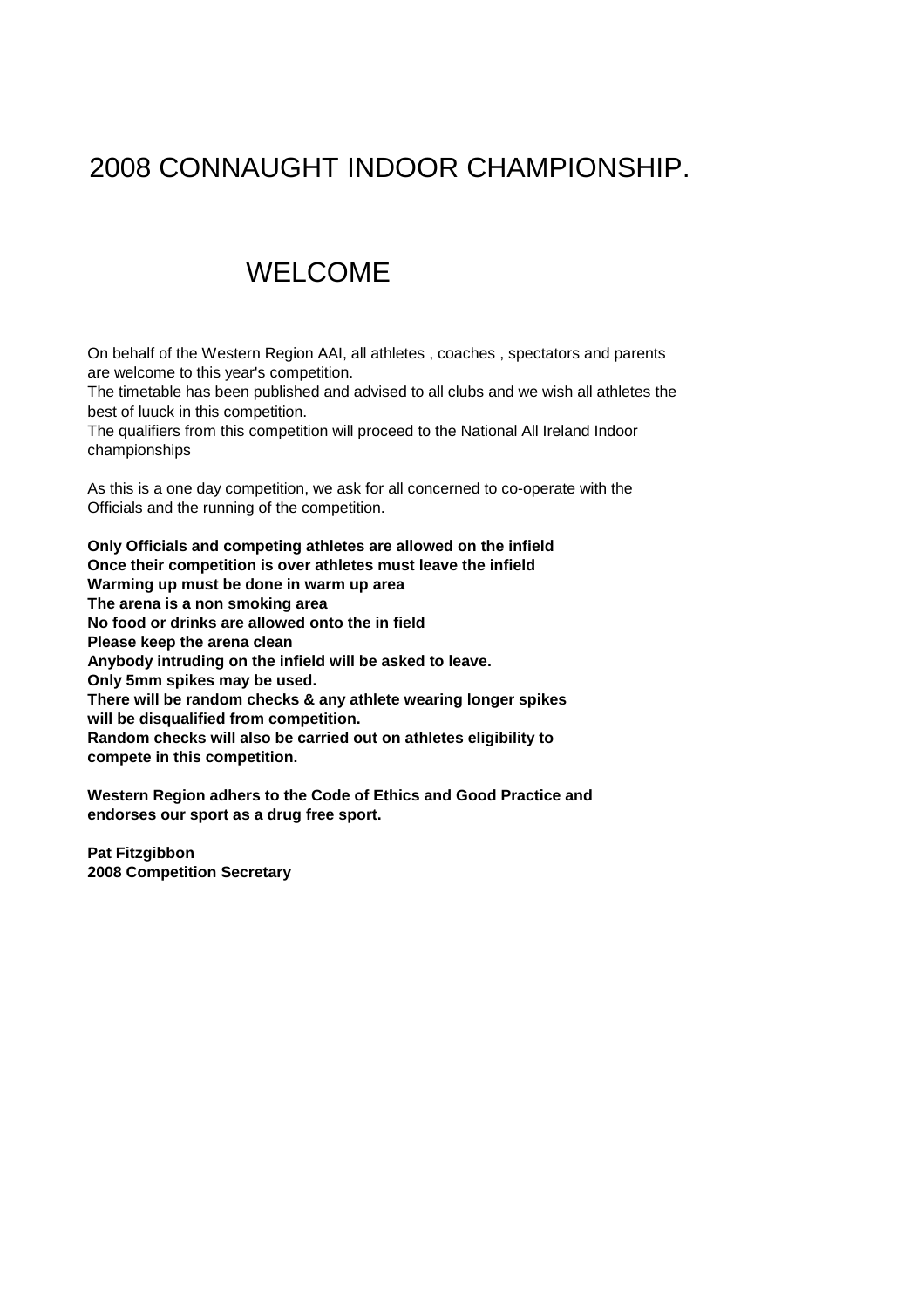#### INDOOR CHAMPIONSHIPS 2006. Saturday the 15th March at 10.30am Sharp.

| <b>Outer Track</b>                    | Time     | <b>Inner Track</b>                 |                                    |       | <b>Field Events</b>   |                  |
|---------------------------------------|----------|------------------------------------|------------------------------------|-------|-----------------------|------------------|
| Finish- Based on time.                |          | 18B+19G+ Women = 3 athletes        |                                    |       | 1st. Events.          |                  |
| assembly 10.10am<br>Relay 12G 4 X 100 | 10.30 am |                                    | assembly 10.10am<br>10.30AM Start. |       | shot                  | weight           |
| 12B 4 X 100                           |          | Girls 18-60m Hurls-final           | $2"6' -$                           | 13.0  | 12G                   | 12G-2Kg          |
|                                       |          |                                    |                                    |       |                       |                  |
| 14G 4 X 200                           |          | Boys 16-& Boys 17                  | 2"9' & 3"0'                        | 13.0  | 13G                   | 13G-2Kg          |
| 14B 4 X 200                           |          | Girls 17 - 60m Hurls               | $2"6'$ -                           | 13.0  | 14G                   | 14G-2Kg          |
| 16G 4 X 200                           |          | Girls 16 - 60m Hurls- final        | 2"6'                               | 12.0  | 15G                   | 15G-2.72 Kg      |
| 18G 4 X 200- Final                    |          | Girls 15 - 60m Hurls- final        | 2"6"                               | 12.0  | 16G                   | 16G-3.25Kg       |
|                                       |          | Boys 15- 60m Hurls-final           | 2"9'                               | 12.0  | 17G                   | 17G-3.25Kg       |
|                                       |          | Boys 14- 60m Hurls-final           | 2"6"                               | 11.50 | 18G                   | 18G-4.0 Kg       |
| <b>Walks: On Placing</b>              |          | Girls 14 - 60m Hurls- HEATS        | 2"3"                               | 11.50 |                       | 19G- 4.0Kg.      |
| all under 14& under 15                |          | Girls 13 - 60m Hurls-HEATS         | 2"3'                               | 11.0  | <b>BOYS Shot</b>      | <b>BOYS Shot</b> |
| together @1000m                       |          | Boys 13- 60m Hurls - HEATS         | 2"3'                               | 11.0  | 12B                   | $12B = 2.0$ Kg   |
| All under 16G, 17 and 18              |          |                                    |                                    |       | 13B                   | $13B = 2.0Kg$    |
| together @1500m                       |          |                                    |                                    |       | 14B                   | 14B= 2.72 Kg     |
|                                       |          | <b>Sprints-1st Past post</b>       | Heats in Sprints are not           |       | 15B                   | 15B= 3.25 Kg     |
| 200m-1st past post                    |          | 60m Sprints-                       | timed                              |       | 16,17,18 Boys         | 16B= 4.0Kg       |
| Girls 19&18,17,16,                    |          | 13Girls                            | Photo finish to operate            |       |                       | $17B = 5.0Kg$    |
| Boys, 19,18& men, 17,16               |          | 15                                 | for finals only.                   |       |                       | $18B = 5.0Kg$    |
|                                       |          | 17                                 |                                    |       |                       | 19 B= $6.0$ Kg   |
| 300m-1st past post.                   |          | 13 Boys                            |                                    |       |                       |                  |
| 3 @ under 18 Girls only               |          | 15 boys - final                    |                                    |       |                       |                  |
|                                       |          |                                    |                                    |       |                       | at 10.30am       |
|                                       |          | 17 boys - final                    |                                    |       | Long Jump             |                  |
|                                       |          | 13Girls- Semi Finals               |                                    |       | Boys -                | Next to          |
| 800m- On time                         |          | 15 Girls-Semi Finals               |                                    |       | 13B                   | Finish           |
| Girls 14                              |          | 17 Girls- semi final               |                                    |       | 15B & 16B             | Lane             |
| Boys 14                               |          | 13Boys- semi final                 |                                    |       | 17B&18B               |                  |
| Girls 16                              |          | 12 Girls                           |                                    |       | 12B                   |                  |
| boys 16                               |          | 12 Boys                            |                                    |       | 14B                   |                  |
| girls 18                              |          | 14 Boys                            |                                    |       | <b>Girls at 10.30</b> | Next to          |
| Boys 18                               |          | 14 Girls                           |                                    |       | 13G                   | Photo            |
| Girls 15                              |          | 16 Girls                           |                                    |       | 15G & 16G             | Finish           |
| Girls 17                              |          | 16 Boys- final                     |                                    |       | 17&18&19&Snr          |                  |
| Girls 19                              |          | 18 Girls- finals                   |                                    |       | 12G                   |                  |
|                                       |          |                                    |                                    |       | 14G                   |                  |
| Boys 15                               |          | 18 Boys- finals                    |                                    |       |                       |                  |
| Boys 17                               |          | 19G & Women- final                 |                                    |       | Triple Jump           |                  |
| Boys 19                               |          | 13 Girls - Final                   |                                    |       |                       |                  |
|                                       |          | 15 Girls- Finals                   |                                    |       | $17B = 1$ athlete     | Next to          |
| 600m - On time                        |          | 17 Girls Final                     |                                    |       | 18G= 3 athletes       | Photo            |
| Boys 12@ 24 entered                   |          | 19 Girls- Final                    |                                    |       | $19B = 1$ athlete     | Finish           |
| Boys 13@ 29 entered                   |          | 12 Girls Semi Final                |                                    |       | total = $5$           |                  |
| Girls 13@ 32 entered                  |          | 12 Boys Semi Final                 |                                    |       | competition will      |                  |
| Girls 12@ 21 entered                  |          | 14Girls - Semi Final               |                                    |       | run together          |                  |
|                                       |          | 14Boys -Semi Final                 |                                    |       |                       |                  |
| Rolling lunch from                    |          | 16Girls - Semi Final               |                                    |       |                       |                  |
| 1.15pm                                |          | Finals- Under 12                   |                                    |       |                       |                  |
| 1500M- On time                        |          | Under14                            |                                    |       |                       |                  |
|                                       |          |                                    |                                    |       |                       |                  |
| $16G+17G=13$                          |          | Under 16 girls                     |                                    |       |                       |                  |
| $16B+17B=8$                           |          |                                    |                                    |       |                       |                  |
| 18& 19 Girls= 4                       |          | <b>3 HIGH JUMP AREAS</b>           | <b>Start Time for High</b>         |       |                       |                  |
| 18,19 Senior Men= 5                   |          | <b>IF POSSIBLE</b>                 | Jump is 3.00PM                     |       |                       |                  |
|                                       |          |                                    | The starting Height of             |       |                       |                  |
|                                       |          | 12G - 9 Athletes                   | competition is the                 |       |                       |                  |
| Relay - 13G 4X 100M                   |          | 13G - 6 Athletes                   | first height jumped                |       |                       |                  |
| 13B 4X 100M                           |          | 14G - 5 Athletes                   | Coaches should not                 |       |                       |                  |
| 15G 4X 200M                           |          | 15& 16 & 17 & 18 Girls - 10 in all | enter athletes in this             |       |                       |                  |
| 15B 4X 200M- final                    |          |                                    | event unless the start             |       |                       |                  |
| 17&19G 4 X 200M                       |          |                                    | height can be cleared              |       |                       |                  |
|                                       |          |                                    |                                    |       |                       |                  |
| 17B 4 X 200M- final                   |          | 12B - 9 Athletes                   | by the athlete.                    |       |                       |                  |
|                                       |          | 13B - 10 Athletes                  | Girls 12-<br>Start                 | 1.05  |                       |                  |
| <b>Events Cancelled</b>               |          | $14b8$ $15B = 7$ ATHLETES          | 13                                 | 1.10  |                       |                  |
| 400m                                  |          | 16B&17B & 18B= 9 athletes          | 14                                 | 1.15  |                       |                  |
| 18 Boys-relay                         |          |                                    | 15                                 | 1.20  |                       |                  |
| 19 Boys - relay                       |          |                                    | 16                                 | 1.25  |                       |                  |
| 19 Boys - 60m                         |          |                                    | 17                                 | 1.3   |                       |                  |
| 19 Boys - Long Jump                   |          |                                    | 18                                 | 1.35  |                       |                  |
|                                       |          |                                    |                                    |       |                       |                  |
| 19 Girls - Shot                       |          |                                    | 19                                 | 1.35  |                       |                  |
|                                       |          |                                    | 12 boys                            | 1.15  |                       |                  |
|                                       |          |                                    | 13                                 | 1.20  |                       |                  |
|                                       |          |                                    | 14                                 | 1.3   |                       |                  |
|                                       |          |                                    | 15                                 | 1.30  |                       |                  |
|                                       |          |                                    | 16                                 | 1.4   |                       |                  |
|                                       |          |                                    | 17                                 | 1.4   |                       |                  |

 18 1.5 19 1.55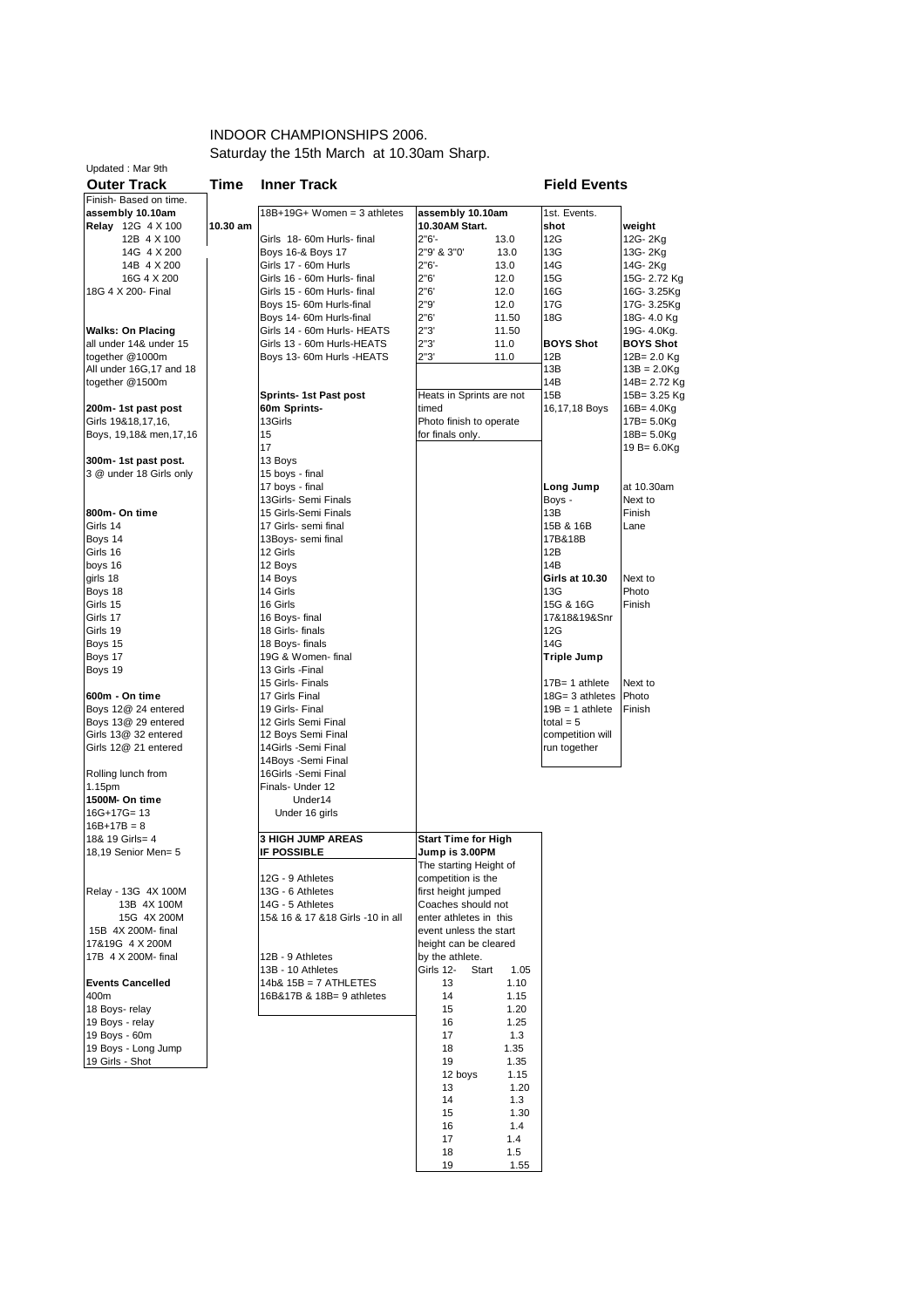### **OFFICIALS**

**Updated :** 

Without Officials there is no competition.

All Officials are requested to ensure that they arrive on time , have all necessary sports equipment with them and be prepared to act as Officials in time to ensure that the competition remains on schedule and events are started as per timetable.

Any abuse to Officials will result in disqualification and suspension.

|                      |                                   | 2008 REGIONAL                     | <b>INDOOR</b>           |
|----------------------|-----------------------------------|-----------------------------------|-------------------------|
|                      |                                   | <b>CHAMPIONSHIPS</b>              | <b>OFFICIALS</b>        |
| Secretary            |                                   |                                   |                         |
| <b>TRACK</b>         | Referee:                          |                                   |                         |
|                      | <b>Assembly</b>                   | PJ Coyle                          | <b>GCH</b>              |
|                      | <b>Transfer Officials</b>         |                                   |                         |
|                      |                                   |                                   |                         |
|                      | Starters &                        | Ollie Geraghty                    | <b>GCH</b>              |
|                      | Marksmen                          | Michael O'Hart                    | Sligo                   |
|                      |                                   | Mary O'Donnell                    | Carrick                 |
|                      | Safety & clear track              |                                   |                         |
|                      | Hurls Co-Ordinator                | Sandra O'Cathain                  | Roscommon               |
|                      | hurls - assembly                  |                                   |                         |
| <b>Inside Track</b>  | <b>Finishers</b>                  | liam hastings                     | westport                |
|                      |                                   | padraig Walsh                     | Swinford                |
|                      |                                   | Brendan Treacy                    | Craughwell              |
|                      |                                   |                                   |                         |
|                      | <b>Chief Judge</b>                | <b>Terry Hayes</b>                | Sligo                   |
|                      | Photo                             | Sarah Finnegan                    | Craughwell              |
|                      |                                   | Ronan O'Hart                      | Sligo                   |
|                      |                                   | Joe Harney                        | St Ronans               |
| <b>Outside Track</b> | Finish                            | Michael Carney                    | North Sligo             |
|                      |                                   | Michael Brophy                    | Castlebar               |
|                      | <b>Chief Judge</b>                | Tom Finnegan                      | craughwell              |
| <b>Outside Track</b> | <b>Timekeepers:</b>               |                                   |                         |
|                      |                                   |                                   |                         |
|                      |                                   |                                   |                         |
|                      | <b>Results</b>                    | <b>Mary Porter</b>                | Craughwell              |
|                      |                                   | <b>Marie Mullen</b>               | North Sligo             |
|                      |                                   |                                   |                         |
|                      |                                   |                                   |                         |
|                      | Check In                          |                                   |                         |
|                      | PΑ                                | claire O'Donnell                  | Carrick                 |
| Field                | Referee                           |                                   |                         |
| Field                | Walks                             |                                   |                         |
|                      |                                   |                                   | Swinford                |
|                      |                                   |                                   |                         |
|                      | Pit 1                             | Ernie Deacy                       | Westport<br>Ballinamore |
|                      | <b>Boys</b><br>(Incl Triple Jump) | Mary Kenny<br><b>Martin Hynes</b> | athenry                 |
|                      |                                   | <b>ANNE BURKE</b>                 | <b>BALLINASLOE</b>      |
|                      | Pit <sub>2</sub>                  | Michael Conway                    | Castlebar               |
|                      | Girls                             | Michael Kenny                     | Ballinamore             |
|                      |                                   |                                   |                         |
|                      |                                   | Vincent Conway<br>Patricia O'Hara | Athenry<br>North Sligo  |
|                      | <b>SHOT</b>                       |                                   |                         |
|                      |                                   | <b>Myles Murphy</b>               | Athenry                 |
|                      |                                   |                                   | Swinford                |
|                      | Gates-60m+1500m                   |                                   |                         |
|                      | spot checks-                      |                                   |                         |
|                      | <b>FOOD</b>                       |                                   |                         |
|                      | <b>Medals</b>                     | dermot McDermott                  | Athenry                 |
|                      | High Jump 1                       | Jim Ryan                          | Claremorris             |
|                      |                                   | rob kennan                        | Westport                |
|                      |                                   | <b>Breian McBride</b>             | North Sligo             |
|                      | High Jump 2                       | Michael Moran                     | Claremorris             |
|                      |                                   | Sean Kinderegan                   | Athenry                 |
|                      |                                   |                                   |                         |
|                      |                                   |                                   |                         |
|                      |                                   |                                   |                         |
|                      |                                   |                                   |                         |
|                      | Relays- Zone                      | Terry Hayes @100m                 | Sligo                   |
|                      |                                   | Jim Ryan @ break line             | Claremorris             |
|                      |                                   |                                   |                         |
|                      | <b>Appeals Committee</b>          | Secretary - Galway                |                         |
|                      |                                   | Secretary - Mayo                  |                         |
|                      |                                   | Secretary - Sligo                 |                         |
|                      |                                   | Reserve-                          |                         |
|                      |                                   | St. Ronans                        |                         |
|                      |                                   |                                   |                         |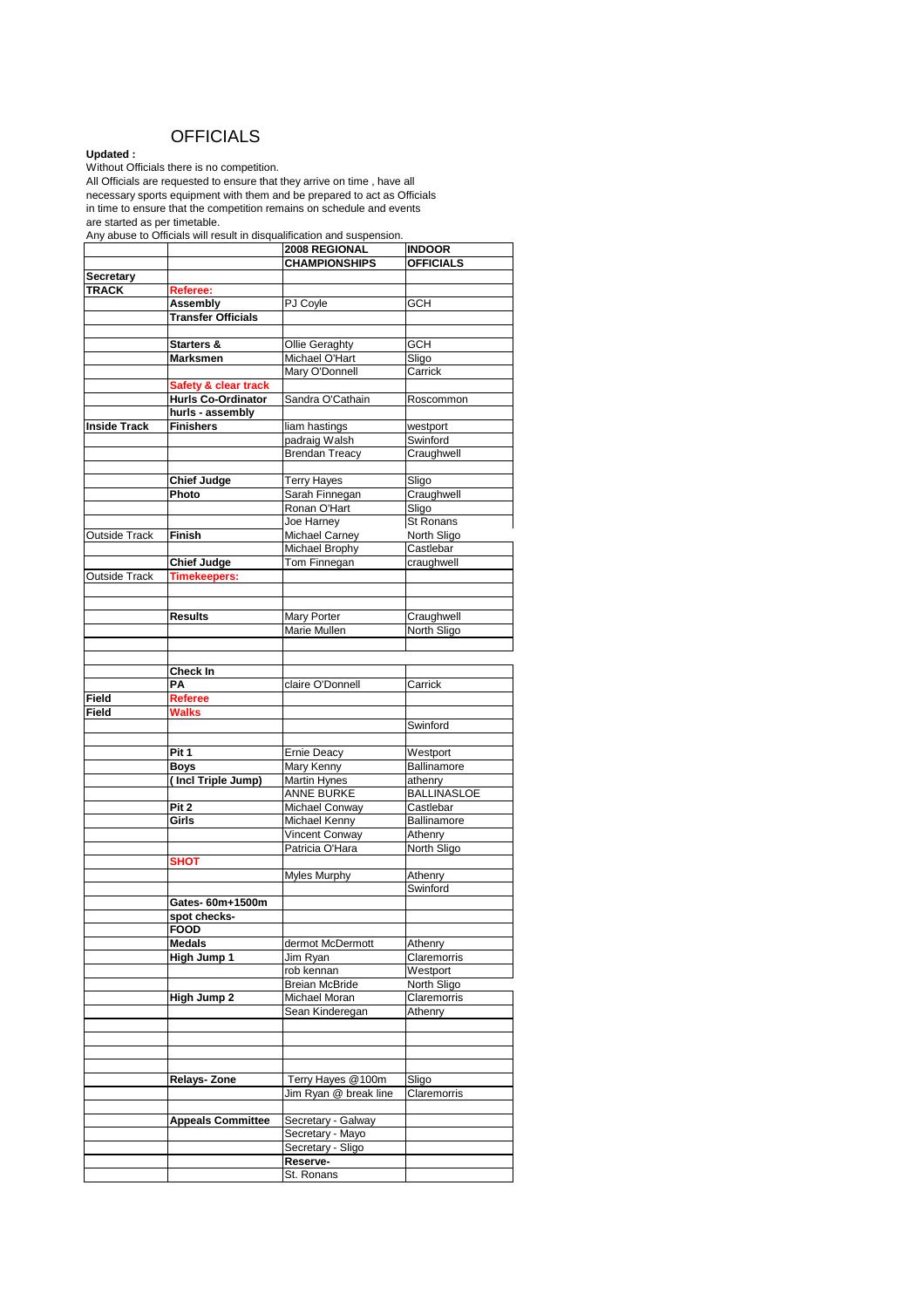## **FEES PAYABLE FOR 2008 INDOOR CHAMPIONSHIPS.**

| <b>Number Club</b> |                | <b>Events Cost</b> |     | Relay | Cost | TOTAL |
|--------------------|----------------|--------------------|-----|-------|------|-------|
|                    | 1 Westport     | 143                | 429 | 8     | 80   | 509   |
|                    | 2 Ronan's      | 45                 | 135 | 2     | 20   | 155   |
|                    | 3 Bsloe        | 21                 | 63  | 2     | 20   | 83    |
|                    | 4 sligo        | 15                 | 45  | 0     | 0    | 45    |
|                    | 5 roscommon    | 16                 | 48  | 0     | 0    | 48    |
|                    | 6 Loughrea     | 6                  | 18  | 0     | 0    | 18    |
|                    | 7 GCH          | 196                | 588 | 18    | 180  | 768   |
|                    | 8 Swinford     | 64                 | 192 | 8     | 180  | 372   |
|                    | 9 Craughwell   | 177                | 531 | 17    | 170  | 701   |
|                    | 10 Tuam        | 22                 | 66  | 0     | 0    | 66    |
|                    | 11 Ballinamore | 12                 | 36  | 0     | 0    | 36    |
|                    | 12 Mohill      | 5                  | 15  | 0     | 0    | 15    |
|                    | 13 Athenry     | 103                | 309 | 12    | 120  | 429   |
|                    | 14 North Sligo | 102                | 306 | 6     | 60   | 366   |
|                    | 15 Ballina     | 108                | 324 | 10    | 100  | 424   |
|                    | 16 Carrick     | 36                 | 108 | 6     | 60   | 168   |
|                    | 17 Castlebar   | 36                 | 108 | 4     | 40   | 148   |
|                    | 18 Claremorris | 58                 | 174 | 4     | 40   | 214   |

**TOTAL 4565**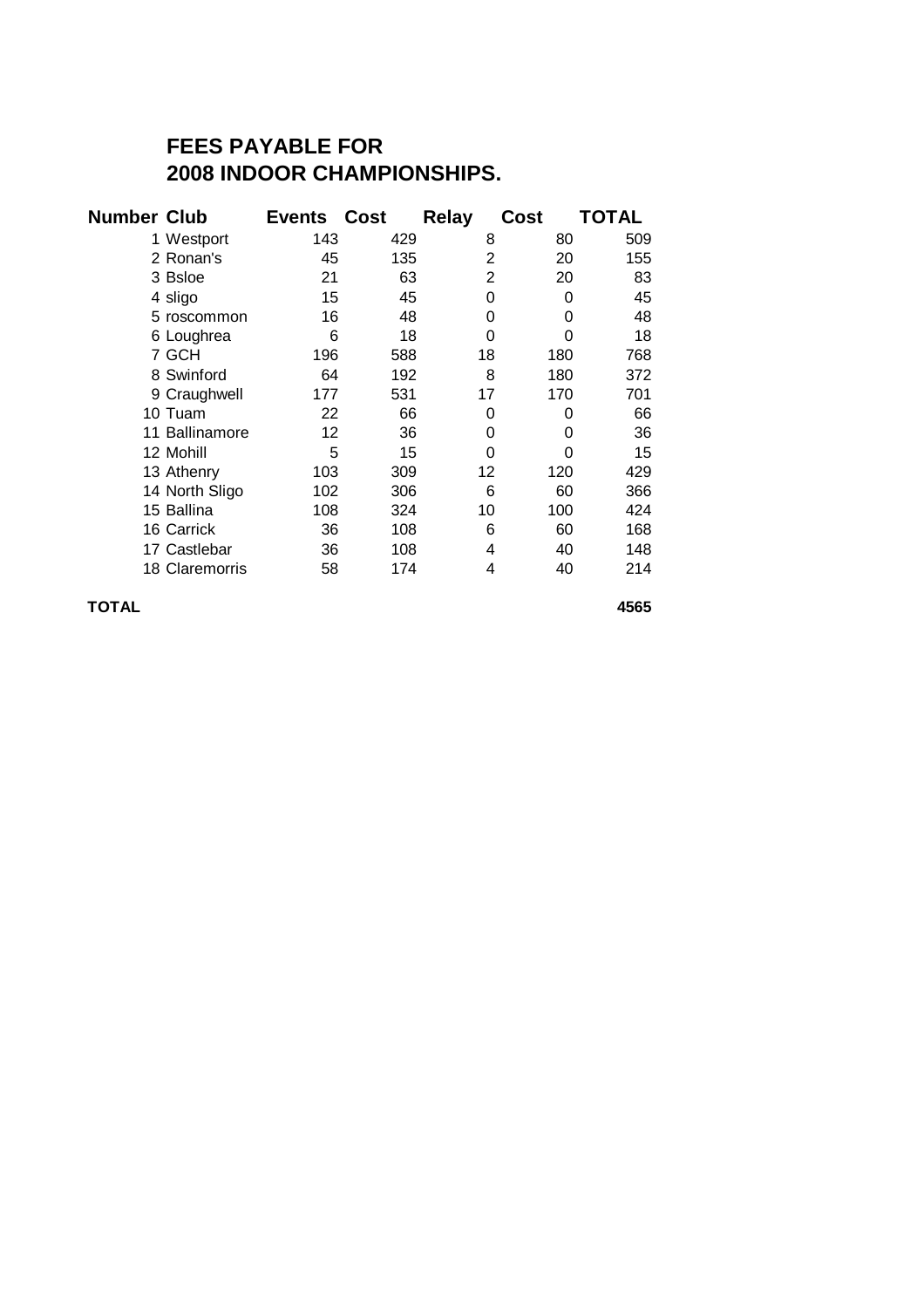#### 2008 Indoor Season.

Events for the 2008 Season per age Group.

Athletes must be registered with AAI for the 2008 year, must be pre entered for the competition and must compete in the correct age group. Athletes are limited to entering 3 events in their age group plus a relay.

| Age        | Sprint | <b>Hurls</b> | M.D              | LJ         | HJ         | <b>SHOT</b> | <b>WALK</b> | TJ         | Relay |
|------------|--------|--------------|------------------|------------|------------|-------------|-------------|------------|-------|
| 126        | 60     | NO.          | 600              | <b>YES</b> | <b>YES</b> | <b>YES</b>  | NO          | NO         | 4X100 |
| 12B        | 60     | NO           | 600              | YES        | <b>YES</b> | YES         | NO          | NO         | 4X100 |
| 136        | 60     | 60           | 600              | <b>YES</b> | <b>YES</b> | YES         | NO          | NO         | 4X100 |
| 13B        | 60     | 60           | 600              | YES        | <b>YES</b> | <b>YES</b>  | NO.         | NO.        | 4X100 |
| 146        | 60     | 60           | 800              | <b>YES</b> | <b>YES</b> | YES         | 1000        | NO         | 4X200 |
| 14B        | 60     | 60           | 800              | <b>YES</b> | <b>YES</b> | YES         | 1000        | NO         | 4X200 |
| 15G        | 60     | 60           | 800              | YES        | <b>YES</b> | <b>YES</b>  | 1000        | NO         | 4X200 |
| 15B        | 60     | 60           | 800              | <b>YES</b> | <b>YES</b> | <b>YES</b>  | 1000        | NO.        | 4X200 |
| <b>16G</b> | 60     | 60           | 200/800/1500     | <b>YES</b> | <b>YES</b> | <b>YES</b>  | 1500        | NO         | 4X200 |
| 16B        | 60     | 60           | 200/800/1500     | YES        | <b>YES</b> | YES         | 1500        | NO         | 4X200 |
| 176        | 60     | 60           | 200/800/1500     | <b>YES</b> | <b>YES</b> | YES         | 1500        | NO         | 4X200 |
| 17B        | 60     | 60           | 200/800/1500     | <b>YES</b> | YES        | <b>YES</b>  | 1500        | NO         | 4X200 |
| <b>17G</b> | 60     | 60           | 200/800/1500     | <b>YES</b> | <b>YES</b> | YES         | 1500        | NΟ         | 4X200 |
| 18G        | 60     | no           | 200/300/800/1500 | YES        | <b>YES</b> | YES         | 1500        | YES        | 4X200 |
| 18B        | 60     | 60           | 200/400/800/1500 | <b>YES</b> | <b>YES</b> | <b>YES</b>  | 1500        | <b>YES</b> | 4X200 |
| 19G        | 60     | 60           | 200/400/800/1500 | <b>YES</b> | <b>YES</b> | <b>YES</b>  | 1500        | <b>YES</b> | 4X200 |
| 19B        | 60     | 60           | 200/400/800/1500 | YES        | <b>YES</b> | YES         | 1500        | YES        | 4X200 |
| Snr        | 60     | 60           | 3000m - only     | <b>YES</b> | NO         | <b>YES</b>  | NO          | NO         | NO    |

Age Groups:

To compete in the following age groups ,athletes must be born in the following years.

| AGE      | Born in  |
|----------|----------|
|          | the year |
| Under 12 | 1997     |
| Under 13 | 1996     |
| Under 14 | 1995     |
| Under 15 | 1994     |
| Under16  | 1993     |
| Under17  | 1992     |
| Under 18 | 1991     |
| Under 19 | 1990     |
| Seniors  | Prior to |
|          | 1990     |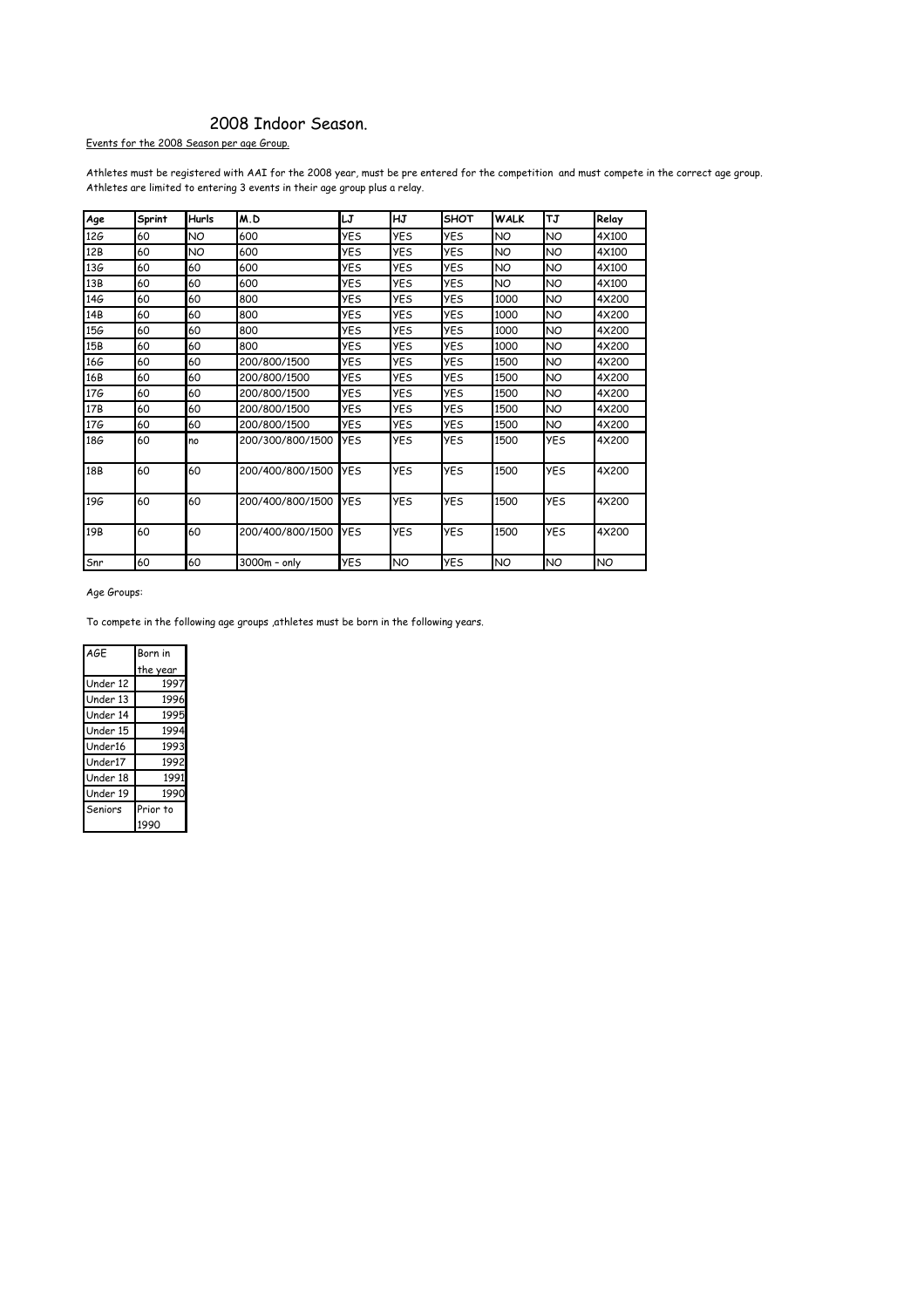|                        |              |                |      |                        | <b>UNDER 12 GIRLS</b> |               |                        |                   |           |
|------------------------|--------------|----------------|------|------------------------|-----------------------|---------------|------------------------|-------------------|-----------|
| <b>SPRINT</b>          |              |                | 600M |                        |                       |               |                        |                   |           |
| 35 shannon             | duffy        | Wport          |      | 33 ellie               | conway                | Wport         | long jump              |                   |           |
| 36 aoife               | gannon       | Wport          |      | 34 mary                | corcoran              | Wport         | 33 ellie               | conway            | Wport     |
| 37 emma                | gibbons      | Wport          |      | 1 Annie                | Tynan Daly            | ronans        | 34 mary                | corcoran          | Wport     |
| 38 fiona               | groden       | Wport          |      | 2 Mairead              | Moore                 | ronans        | 36 aoife               | qannon            | Wport     |
| 42 katie               | nonan        | Wport          |      | 20 Ciara               | Greene                | blsoe         | 37 emma                | gibbons           | Wport     |
| 2 Mairead              | Moore        | ronans         |      | 310 Sarah              | Woodmartin SLIGO      |               | 38 fiona               | groden            | Wport     |
| 20 Ciara               | Greene       | bsloe          |      | 333 orlaith            | melia                 | athenry       | 39 laura               | harper            | Wport     |
| 184 caitlin            | obrien       | Rosc.          |      | 334 derval             | higgins               | athenry       | 42 katie               | nonan             | Wport     |
| 185 katie              | Devan        | Rosc.          |      | 337 melissa            | killilea              | athenry       | 1 Annie                | Tynan Daly ronans |           |
| 331 rosin              | holland      | athenry        |      | 100 Laura Ann Costello |                       | GCH           | 2 Mairead              | Moore             | ronans    |
| 332 eilis              | hynes        | athenry        |      | 103 Maebh              | Brannigan             | <b>GCH</b>    | 310 Sarah              | Woodmartin sligo  |           |
| 335 sarah              | gaughran     | athenry        |      | 550 Aoife              | Mulroy                | sford         | 184 caitlin            | obrien            | Rosc.     |
| 336 teresa             | mooney       | athenry        |      | 551 Orla               | Mc Cann               | sford         | 185 katie              | Devan             | Rosc.     |
| 337 melissa            | killilea     | athenry        |      | 206 Katie              | Donoghue              | cwell         | 331 rosin              | holland           | athenry   |
| 100 Laura Ann Costello |              | <b>GCH</b>     |      | 207 Ellen              | Treacy                | cwell         | 332 eilis              | hynes             | athenry   |
| 101 Rachel             | Heskin       | <b>GCH</b>     |      | 210 Sarah              | Molloy                | cwell         | 336 teresa             | mooney            | athenry   |
| 102 Aoife              | Donovan      | <b>GCH</b>     |      | 300 Stephanie Gilmore  |                       | tuam          | 100 Laura Ann Costello |                   | gch       |
| 103 Maebh              | Brannigan    | GCH            |      | 320 Lorraine           | Heslin                | <b>B'More</b> | 101 Rachel             | Heskin            | gch       |
| 114 Keegan             | Kelly        | GCH            |      | 433 Molly              | McGowan               | ballina       | 102 Aoife              | Donovan           | gch       |
| 115 Nathan             | Heaney       | <b>GCH</b>     |      | 382 Nell               | Kelly                 | Nth Sligo     | 103 Maebh              | Brannigan         | gch       |
| 550 Aoife              | Mulroy       | Sford          |      | 383 Kelie              | McGlynn               | Nth Sligo     | 550 Aoife              | Mulroy            | sford     |
| 551 Orla               | Mc Cann      | Sford          |      | 384 Tory               | McGlynn               | Nth Sligo     | 551 Orla               | Mc Cann           | sford     |
| 200 Emma               | <b>Byrne</b> | cwell          |      | 385 Kathy              | Devaney               | Nth Sligo     | 201 Grace              | Kelly             | cwell     |
| 201 Grace              | Kelly        | cwell          |      | 386 Rachel             | Oates                 | Nth Sligo     | 202 Ashling            | Connolly          | cwell     |
| 202 Ashling            | Connolly     | cwell          |      | 387 Sinead             | Keogh                 | Nth Sligo     | 203 Dandy              | Murray            | cwell     |
| 203 Dandy              | Murray       | cwell          |      |                        |                       |               | 204 Sinéad             | Treacy            | cwell     |
| 204 Sinéad             | Treacy       | cwell          |      | HIGH                   | jump                  |               | 205 Ellen              | Fitzpatrick       | cwell     |
| 205 Ellen              | Fitzpatrick  | cwell          |      | 33 ellie               | conway                | wport         | 300 Stephanie Gilmore  |                   | tuam      |
| 206 Katie              | Donoghue     | cwell          |      | 34 mary                | corcoran              | wport         | 433 Molly              | McGowan           | ballina   |
| 300 Stephanie Gilmore  |              | <b>TUAM</b>    |      | 36 aoife               | qannon                | wport         | 434 Lisa               | Holmes            | ballina   |
| 433 Molly              | McGowan      | <b>Ballina</b> |      | 37 emma                | qibbons               | wport         | 470 Molly              | Crossley          | carrick   |
| 434 Lisa               | Holmes       | <b>Ballina</b> |      | 38 fiona               | groden                | wport         | 471 Sorcha             | McGwynne carrick  |           |
| 470 Molly              | Crossley     | Carrick        |      | 114 Keegan             | Kelly                 | <b>GCH</b>    | 472 Crona              | Leahy             | carrick   |
| 471 Sorcha             | McGwynne     | Carrick        |      | 202 Ashling            | Connolly              | <b>CWELL</b>  | 519 Connie             | Jennings          | cmorris   |
| 472 Crona              | Leahy        | Carrick        |      | 203 Dandy              | Murray                | <b>CWELL</b>  | 520 Aine               | Lynch             | cmorris   |
| 519 Connie             | Jennings     | cmorris        |      | 205 Ellen              | Fitzpatrick           | <b>CWELL</b>  | 382 Nell               | Kelly             | Nth Sligo |
| 382 Nell               | Kelly        | Nth Sligo      |      | 207 Ellen              | Treacy                | <b>CWELL</b>  |                        |                   |           |
| 383 Kelie              | McGlynn      | Nth Sligo      |      | <b>SHOT</b>            |                       |               |                        |                   |           |
| 384 Tory               | McGlynn      | Nth Sligo      |      | 35 shannon             | duffy                 | wport         |                        |                   |           |
| 385 Kathy              | Devaney      | Nth Sligo      |      | 39 laura               | harper                | wport         |                        |                   |           |
| 386 Rachel             | Oates        | Nth Sligo      |      | 40 deirdre             | keane                 | wport         |                        |                   |           |
| 387 Sinead             | Keogh        | Nth Sligo      |      | 41 catherine           | lambe                 | wport         |                        |                   |           |
|                        |              |                |      | 184 caitlin            | obrien                | Rosc.         |                        |                   |           |
|                        |              |                |      | 185 katie              | Devan                 | Rosc.         |                        |                   |           |
|                        |              |                |      | 332 eilis              | hynes                 | athenry       |                        |                   |           |
|                        |              |                |      | 334 derval             | higgins               | athenry       |                        |                   |           |
|                        |              |                |      |                        |                       |               |                        |                   |           |
|                        |              |                |      | 335 sarah              | gaughran              | athenry       |                        |                   |           |

200 Emma Byrne CWELL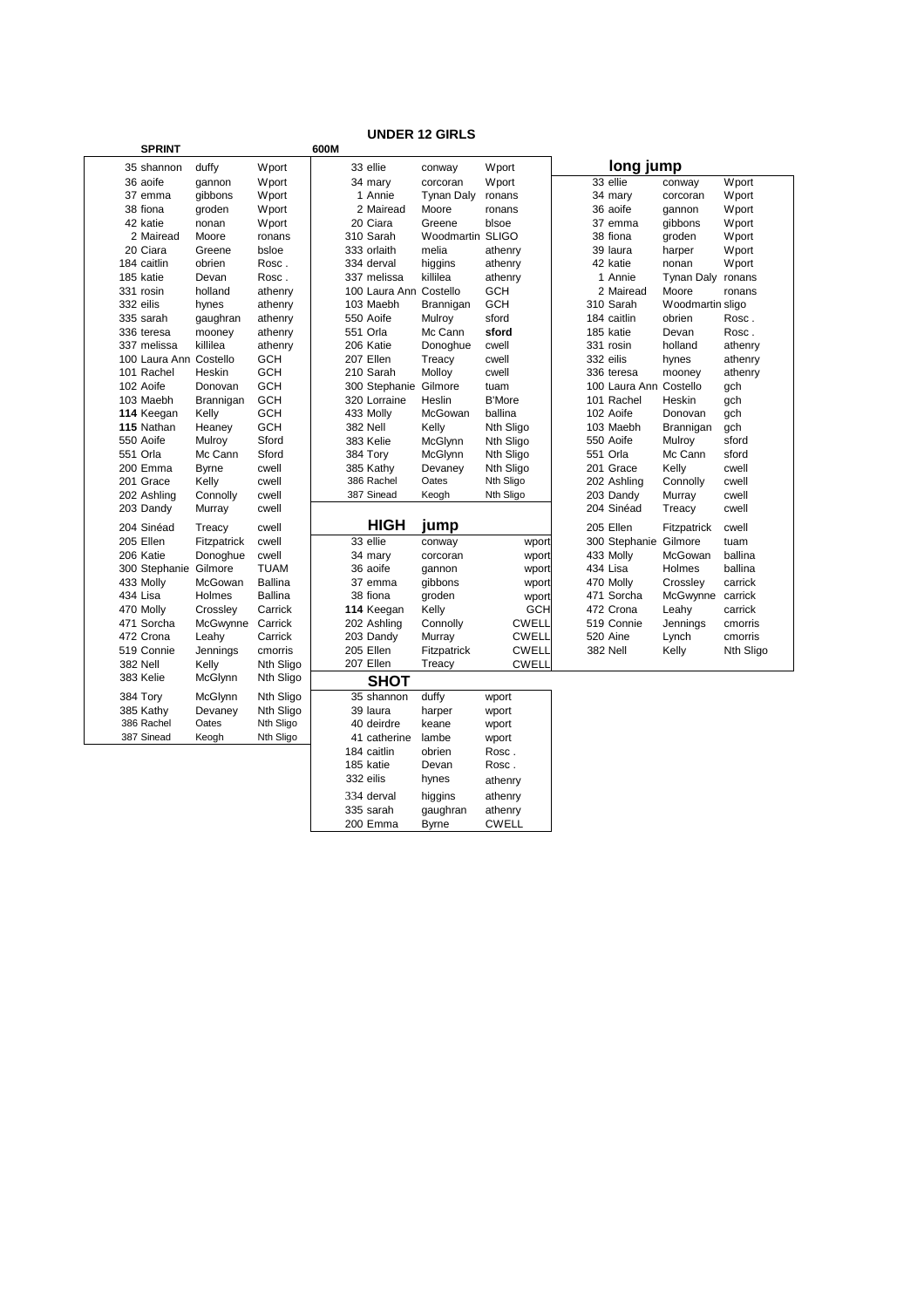| 60 SPRINT   |                   |            | <b>LONG</b> | <b>JUMP</b>              |                    |            |             | <b>HIGH JUMP</b>         |                    |              |
|-------------|-------------------|------------|-------------|--------------------------|--------------------|------------|-------------|--------------------------|--------------------|--------------|
| 32 stephen  | staunton          | Wport      |             | 31 Christopher O'Donnell |                    | wport      |             | 31 Christophe O'Donnell  |                    | wport        |
| 13 Sean     | O'Murchadha Flynn | ronans     |             | 32 stephen               | staunton           | wport      |             | 241 Aidan                | Conneely           | <b>CWELL</b> |
| 21 Colin    | Cotton            | blsoe      |             | 13 Sean                  | O'Murchadha ronans |            |             | 246 Conor                | Duggan             | <b>CWELL</b> |
| 22 Conor    | Payne             | blsoe      |             | 365 mal                  | murphy             | athen ry   |             | 251 Shane                | Finn               | <b>CWELL</b> |
| 23 Jason    | Kenny             | blsoe      |             | 366 stephen              | coleman            | athen ry   |             | 542 Jesse                | Devers             | ballina      |
| 24 Darragh  | Collins           | blsoe      |             | 115 Nathan               | Heaney             | <b>GCH</b> |             | 543 Jason                | Moran              | ballina      |
| 26 Enda     | Donnelly          | blsoe      |             | 116 Calum                | MacLaren           | <b>GCH</b> |             | 544 Killian              | Keane              | ballina      |
| 365 mal     | murphy            | athenry    |             | 117 Ronan                | Esslement          | <b>GCH</b> |             | 545 Daniel               | Molloy             | ballina      |
| 366 stephen | coleman           | athenry    |             | 241 Aidan                | Conneely           | cwell      |             | 506 Barry                | Duffy              | cmorris      |
| 368 stephen | gilmore           | athenry    |             | 244 Cillian              | McDaid             | cwell      |             | 507 Colin                | Gill               | cmorris      |
| 117 Ronan   | Esslement         | GCH        |             | 245 Gavin                | O'Toole            | cwell      |             |                          |                    |              |
| 118 Joseph  | Tummon            | <b>GCH</b> |             | 246 Conor                | Duggan             | cwell      | <b>SHOT</b> |                          |                    |              |
| 241 Aidan   | Conneely          | cwell      |             | 248 Conor                | O'Donoghue cwell   |            |             | 30 diarmuid              | mc nulty           | wport        |
| 242 Jamie   | Spellman          | cwell      |             | 249 Niall                | O'Donnell          | cwell      |             | 13 Sean                  | O'Murchadha ronans |              |
| 246 Conor   | Duggan            | cwell      |             | 250 Jack                 | Kenny              | cwell      |             | 367 joey                 | quinn              | athenry      |
| 249 Niall   | O'Donnell         | cwell      |             | 251 Shane                | Finn               | cwell      |             | 115 Nathan               | Heaney             | GCH          |
| 329 Keith   | Beirne            | Mohill     |             | 329 Keith                | Beirne             | Mohill     |             | 118 Joseph               | Tummon             | GCH          |
| 541 Anthony | Neville           | ballina    |             | 544 Killian              | Keane              | ballina    |             | 243 Christophe McDonnell |                    | <b>CWELL</b> |
| 542 Jesse   | Devers            | ballina    |             | 545 Daniel               | Molloy             | ballina    |             | 244 Cillian              | McDaid             | <b>CWELL</b> |
| 544 Killian | Keane             | ballina    |             | 546 Colm                 | McGarry            | ballina    |             | 247 Brian                | Concannon          | <b>CWELL</b> |
| 545 Daniel  | Molloy            | ballina    |             | 476 Shane                | Rogerson           | carrick    |             | 248 Conor                | O'Donoghue CWELL   |              |
| 546 Colm    | McGarry           | ballina    |             | 477 Patrick              | Plunkett           | carrick    |             | 250 Jack                 | Kenny              | <b>CWELL</b> |
| 476 Shane   | Rogerson          | carrick    |             | 491 Andrew               | bell               | cbar       |             | 305 Rory                 | Monaghan           | tuam         |
| 477 Patrick | Plunkett          | carrick    |             | 492 Eoin                 | browne             | cbar       |             | 543 Jason                | Moran              | ballina      |
| 491 Andrew  | bell              | cbar       |             | 505 Oisin                | Brady              | cmorris    |             | 507 Colin                | Gill               | cmorris      |
| 492 Eoin    | browne            | cbar       |             | 508 Niall                | Joyce              | cmorris    | 600M        |                          |                    |              |
| 505 Oisin   | <b>Brady</b>      | cmorris    |             | 406 William              | Crowe              | nsligo     |             | 30 diarmuid              | mc nulty           | wport        |
| 506 Barry   | Duffy             | cmorris    |             | 407 Stephen              | Quigley            | nsligo     |             | 31 Christophe O'Donnell  |                    | wport        |
| 508 Niall   | Joyce             | cmorris    |             | 408 Dara                 | McCloskey          | nsligo     |             | 22 Conor                 | Payne              | blsoe        |
| 509 James   | Vahey             | cmorris    |             | 409 Cian                 | McBride            | nsligo     |             | 23 Jason                 | Kenny              | blsoe        |
| 510 Robert  | Lally             | cmorris    |             | 411 Louis                | McCormack          | nsligo     |             | 24 Darragh               | Collins            | blsoe        |
| 406 William | Crowe             | nsligo     |             |                          |                    |            |             | 26 Enda                  | Donnelly           | blsoe        |
| 407 Stephen | Quigley           | nsligo     |             |                          |                    |            |             | 25 Donnchadr Reilly      |                    | blsoe        |
| 408 Dara    | McCloskey         | nsligo     |             |                          |                    |            |             | 368 stephen              | gilmore            | athenry      |
| 409 Cian    | McBride           | nsligo     |             |                          |                    |            |             | 369 keelan               | burke              | athenry      |
| 410 Josh    | Richie            | nsligo     |             |                          |                    |            |             | 116 Calum                | MacLaren           | <b>GCH</b>   |
| 411 Louis   | McCormack         | nsligo     |             |                          |                    |            |             | 117 Ronan                | Esslement          | <b>GCH</b>   |
|             |                   |            |             |                          |                    |            |             | 576 Willie               | Hynes              | sford        |
|             |                   |            |             |                          |                    |            |             | 242 Jamie                | Spellman           | cwell        |
|             |                   |            |             |                          |                    |            |             | 243 Christophe McDonnell |                    | cwell        |
|             |                   |            |             |                          |                    |            |             | 245 Gavin                | O'Toole            | cwell        |
|             |                   |            |             |                          |                    |            |             | 247 Brian                | Concannon          | cwell        |
|             |                   |            |             |                          |                    |            |             | 329 Keith                | <b>Beirne</b>      | Mohill       |
|             |                   |            |             |                          |                    |            |             | 540 Niall                | Finnerty           | ballina      |

540 Niall Finnerty ballina<br>541 Anthony Neville ballina 541 Anthony Neville ballin<br>491 Andrew bell cbar 491 Andrew bell cbar<br>492 Eoin browne cbar<br>505 Oisin Brady cmor 492 Eoin browne cbar<br>505 Oisin Brady cmorris 505 Oisin Brady Contris<br>506 Barry Duffy cmorris 506 Barry Duffy cmorris<br>507 Colin Gill cmorris

508 Niall Joyce cmorris<br>406 William Crowe nsligo<br>407 Stephen Quigley nsligo

407 Stephen Quigley nsligo<br>409 Cian McBride nsligo 409 Cian McBride nsligo<br>410 Josh Richie nsligo

406 William Crowe<br>407 Stephen Quigley

 $507$  Colin

410 Josh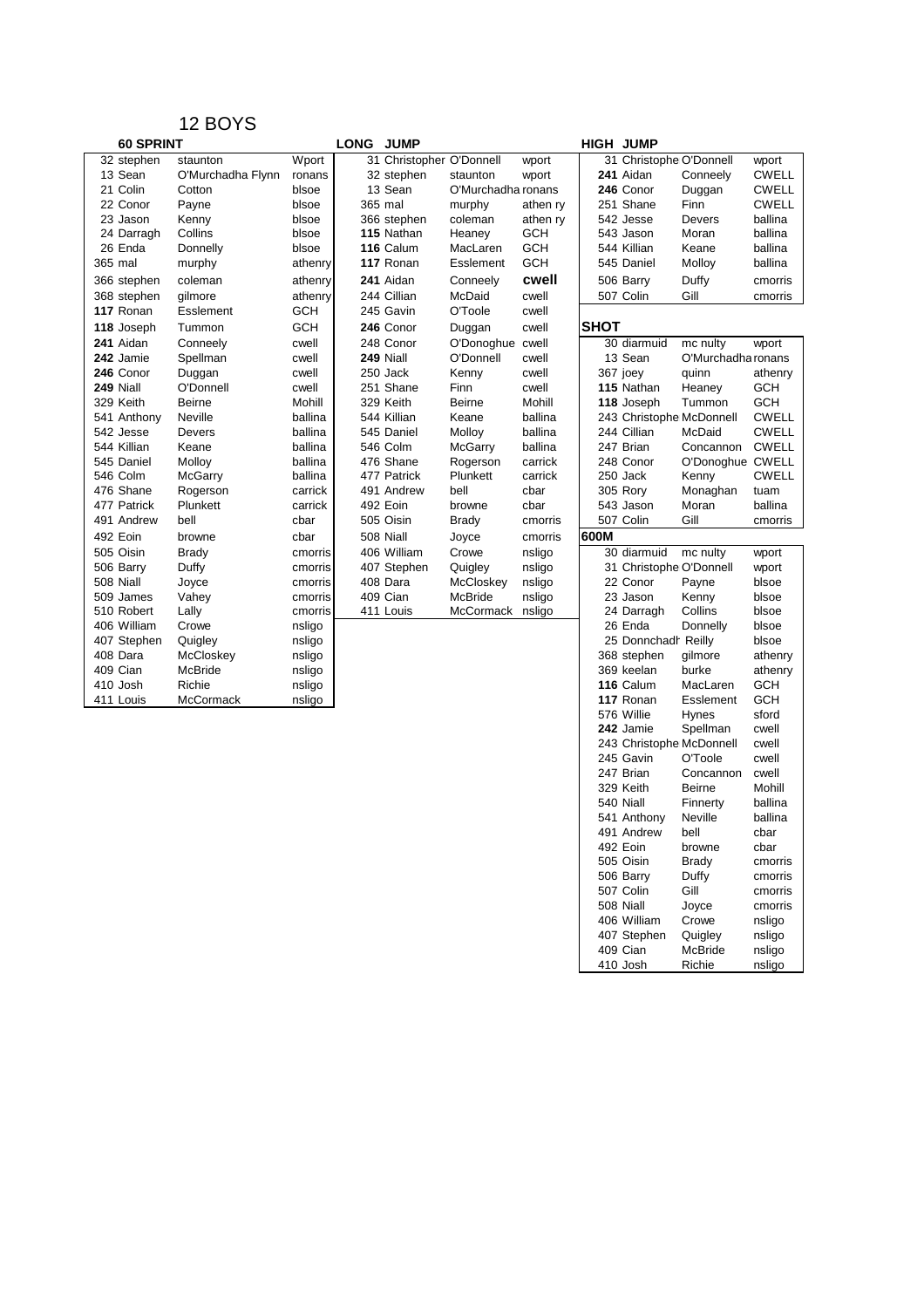|                         |                   |                     |         | <b>13 GIRLS</b>        |                           |                    |             |                                   |                        |                       |
|-------------------------|-------------------|---------------------|---------|------------------------|---------------------------|--------------------|-------------|-----------------------------------|------------------------|-----------------------|
| 60m-sprint              |                   |                     |         | 600M                   |                           |                    | <b>LONG</b> | <b>JUMP</b>                       |                        |                       |
| 51 amy                  | durkin            | wport               |         | 57 ella                | moran                     | wport              |             | 51 amy                            | durkin                 | wport                 |
| 55 rebecca              | moore             | wport               |         | 3 Niamh                | Farrell                   | ronans             |             | 53 anna                           | mcdermott              | wport                 |
| 57 ella                 | moran             | wport               |         | 4 Aine                 | Ryan                      | ronans             |             | 55 rebecca                        | moore                  | wport                 |
| 4 Aine                  | Ryan              | roans               |         | 27 Annie May           | Bourne                    | bsloe              |             | 57 ella                           | moran                  | wport                 |
| 27 Annie May            | Bourne            | bsloe               |         | 28 Maedbh              | Hurst                     | bsloe              |             | 3 Niamh                           | Farrell                | ronans                |
| 338 Emily               | qavin             | athenry             |         | 311 Claire             | Conlon                    | sligo              |             | 4 Aine                            | Ryan                   | ronans                |
| 339 rebecca<br>340 emma | mooney<br>grady   | athenry<br>athenry  |         | 342 louise<br>343 kate | brennan<br>qallagher      | athenry<br>athenry |             | 27 Annie May Bourne<br>311 Claire | Conlon                 | bsloe<br>sligo        |
| 342 louise              | brennan           | athenry             |         | 344 melinda            | earls                     | athenry            |             | 339 rebecca                       | mooney                 | athenry               |
| 343 kate                | qallagher         | athenry             |         | 338 emily              | gavin                     | athenry            |             | 104 Alanna                        | Lally                  | <b>GCH</b>            |
| 344 melinda             | earls             | athenry             |         | 341 laurna             | hannon                    | athenry            |             | 105 Elisabeth                     | Maher                  | <b>GCH</b>            |
| 104 Alanna              | Lally             | <b>GCH</b>          |         | 104 Alanna             | Lally                     | qch                |             | 106 Mimi                          | LaFarge                | <b>GCH</b>            |
| 105 Elisabeth           | Maher             | <b>GCH</b>          |         | 105 Elisabeth          | Maher                     | gch                |             | 107 Aifric                        | Henry-Bruen GCH        |                       |
| 106 Mimi                | LaFarge           | <b>GCH</b>          |         | 109 Sorcha             | Minihan                   | gch                |             | 108 Katie                         | Carter                 | <b>GCH</b>            |
| 107 Aifric              | Henry-Bruen GCH   |                     |         | 111 Alice              | Meagher                   | qch                |             | 109 Sorcha                        | Minihan                | <b>GCH</b>            |
| 108 Katie               | Carter            | <b>GCH</b>          |         | 113 Roisin             | Dobey                     | gch                |             | 110 Sadhbh                        | Mooney                 | <b>GCH</b>            |
| 110 Sadhbh              | Mooney            | <b>GCH</b>          |         | 552 Lydia              | Rainey                    | Sford              |             | 112 Adele                         | Cadogan                | <b>GCH</b>            |
| 111 Alice               | Meagher           | <b>GCH</b>          |         | 553 Rosie              | Hynes                     | sford              |             | 554 Louise                        | Loftus                 | sford                 |
| 112 Adele               | Cadogan           | <b>GCH</b>          |         | 211 Gabrielle          | Tobin                     | cwell              |             | 208 Ella                          | Bryan                  | cwell                 |
| 552 Lvdia               | Rainev            | sford               |         | 212 Ailbhe             | Greanev                   | cwell              |             | 209 Claire                        | Ryder                  | cwell                 |
| 554 Louise              | Loftus            | sford               |         | 213 Niamh              | Hannify                   | cwell              |             | 210 Sarah                         | Molloy                 | cwell                 |
| 209 Claire              | Ryder             | cwell               |         | 301 Kelly              | Gilmore                   | tuam               |             | 212 Ailbhe                        | Greaney                | cwell                 |
| 301 Kelly               | Gilmore           | tuam                |         | 302 Laura              | Kilgarriff                | tuam               |             | 214 Kelly                         | Harte                  | cwell                 |
| 302 Laura               | Kilgarriff        | tuam                |         | 437 Natasha            | Neville                   | ballina            |             | 301 Kelly                         | Gilmore                | tuam                  |
| 437 Natasha             | <b>Neville</b>    | ballina             |         | 439 Triona             | Moran                     | ballina            |             |                                   |                        | ballina               |
| 473 Mairead             | O'Dowd            | carrick             |         | 440 Ruth               | <b>Brennan</b>            | ballina            |             | 436 Tiffany<br>438 Niamh          | Murtagh<br>Connolly    | ballina               |
| 474 Sinead              | Smith             | carrick             |         | 493 melanie            | oMalley                   | char               |             | 474 Sinead                        | Smith                  | carrick               |
| 493 melanie             | oMalley           | cbar                |         | 522 Stephanie          | Morley                    | cmorris            |             | 475 Kate                          | McCabe                 | carrick               |
| 521 Emma                | Joyce             | cmorris             |         | 523 Lauren             | Gillespie                 | cmorris            |             | 493 melanie                       | oMalley                | cbar                  |
|                         |                   | cmorris             |         |                        |                           |                    |             |                                   |                        | cmorris               |
| 522 Stephanie           | Morley            |                     |         | 18 Philippa            | Keogh                     | ronans             |             | 521 Emma                          | Joyce                  |                       |
| 388 Ita                 | Connell           | Nsligo              | 388 Ita |                        | Connell                   | Nsligo             |             | 522 Stephanie                     | Morley                 | cmorris<br>Ronans     |
| 389 Rianna              | Walters           | Nsligo              |         | 389 Rianna             | Walters                   | Nsligo             |             | 18 Philippa                       | Keogh                  |                       |
| 390 Kate<br>391 Lauren  | McGovern<br>Ruddy | Nsligo<br>Nsligo    |         | 390 Kate               | McGovern                  | Nsligo             | 388 Ita     | 389 Rianna                        | Connell<br>Walters     | Nsligo<br>Nsligo      |
|                         |                   |                     |         | hurls<br>56 clara      | tierney                   | wport              |             | 391 Lauren                        | Ruddy                  | <b>Nsligo</b>         |
| <b>HIGH</b>             | <b>JUMP</b>       |                     |         | 107 Aifric             |                           |                    |             | <b>SHOT</b>                       |                        |                       |
| 56 clara                | tierney           |                     |         | 108 Katie              | Henry-Bruen GCH<br>Carter | GCH                |             | 52 mary                           | keane                  |                       |
| 121 Harley              | Kelly             | wport<br><b>GCH</b> |         | 109 Sorcha             | Minihan                   | <b>GCH</b>         |             | 53 anna                           | mcdermott              | wport                 |
| 208 Ella                |                   | <b>CWELL</b>        |         | 110 Sadhbh             |                           | <b>GCH</b>         |             | 54 niamh                          |                        | wport                 |
| 209 Claire              | Bryan<br>Ryder    | <b>CWELL</b>        |         | 113 Roisin             | Mooney<br>Dobey           | <b>GCH</b>         |             | 3 Niamh                           | mc loughlin<br>Farrell | wport<br>ronans       |
| 212 Ailbhe              | Greaney           | <b>CWELL</b>        |         | 213 Niamh              | Hannify                   | cwell              |             | 340 emma                          | grady                  |                       |
| 438 Niamh               |                   | ballina             |         | 214 Kelly              | Harte                     | cwell              |             | 111 Alice                         | Meagher                | athenry<br><b>GCH</b> |
|                         | Connolly          | cmorris             |         | 302 Laura              | Kilgarriff                | tuam               |             | 208 Ella                          | Bryan                  | <b>CWELL</b>          |
| 523 Lauren              | Gillespie         |                     |         | 436 Tiffany            | Murtagh                   | ballina            |             | 211 Gabrielle                     | Tobin                  | cwell                 |
|                         |                   |                     |         | 438 Niamh              | Connolly                  | ballina            |             | 213 Niamh                         | Hannify                | cwell                 |
|                         |                   |                     |         | 521 Emma               | Joyce                     | cmorris            |             | 214 Kelly                         | Harte                  | cwell                 |
|                         |                   |                     |         | 523 Lauren             | Gillespie                 | cmorris            |             | 215 Shauna                        | <b>Burke</b>           | cwell                 |
|                         |                   |                     |         | 390 Kate               | McGovern                  | Nsligo             |             | 435 Eimear                        | Murphy                 | ballina               |
|                         |                   |                     |         |                        |                           |                    |             |                                   |                        | carrick               |
|                         |                   |                     |         |                        |                           |                    |             | 473 Mairead                       | O'Dowd                 | carrick               |
|                         |                   |                     |         |                        |                           |                    |             | 475 Kate                          | McCabe                 |                       |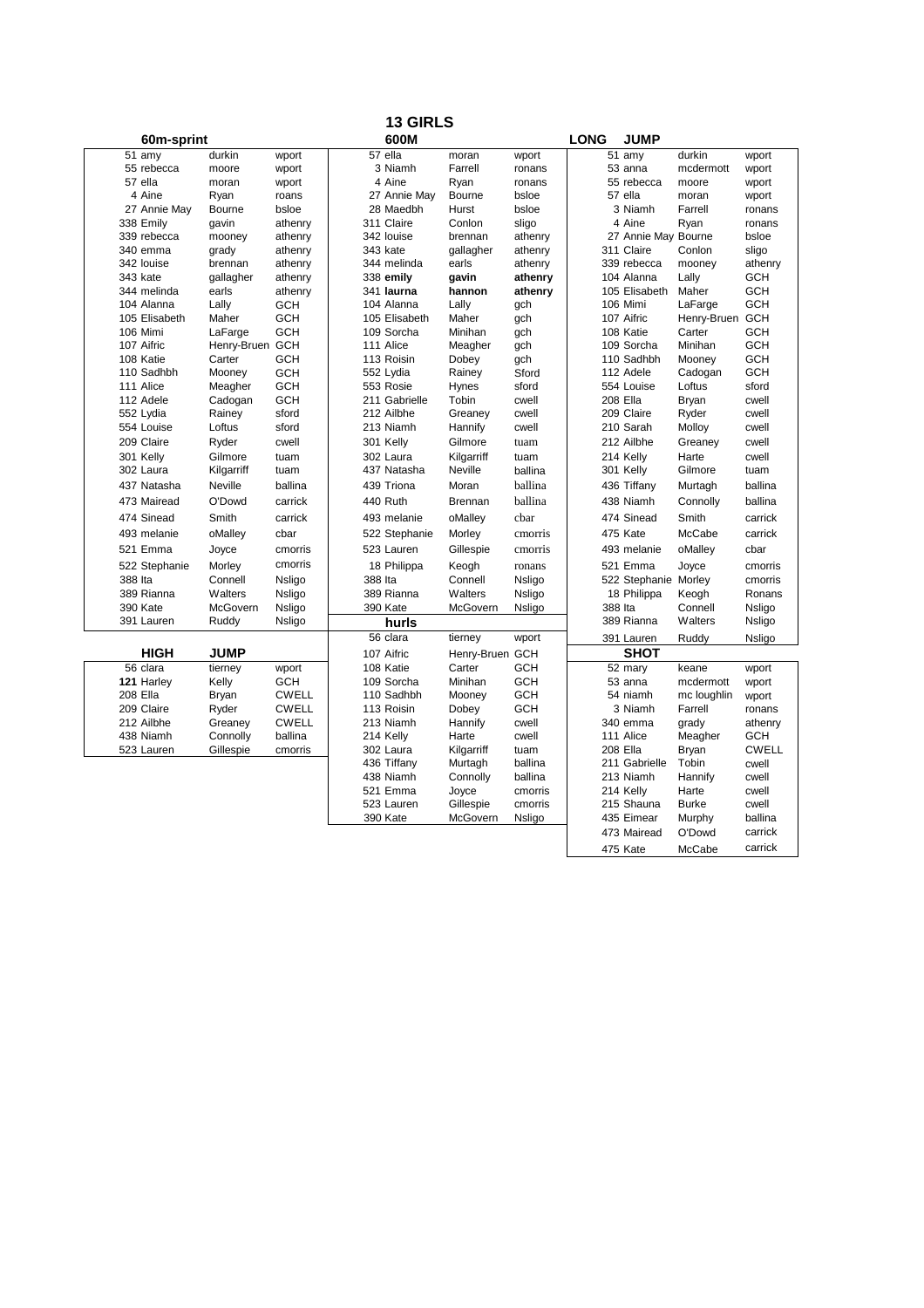|      |                 |                |              | <b>13 BOYS</b>   |                 |              |               |                         |                  |              |
|------|-----------------|----------------|--------------|------------------|-----------------|--------------|---------------|-------------------------|------------------|--------------|
| 600M |                 |                |              | Long Jump        |                 |              | <b>Sprint</b> |                         |                  |              |
|      | 43 oisin        | mc nulty       | wport        | 45 joseph        | chambers        | wport        |               | 43 oisin                | mc nulty         | Wport        |
|      | 44 joe          | conway         | wport        | 46 daniel        | lavelle         | wport        |               | 45 joseph               | chambers         | Wport        |
|      | 14 Tom          | <b>Butler</b>  | ronans       | 47 diarmuid      | mc greal        | wport        |               | 47 diarmuid             | mc greal         | Wport        |
|      | 29 Noel         | Cotton         | bsloe        | 48 sean          | southgate       | wport        |               | 50 conan                | cassidy          | Wport        |
|      | 96 lan          | Fletcher       | bsloe        | 49 dominic       | snales          | wport        |               | 15 Sean                 | Dunne            | ronans       |
|      | 317 Dylan       | Carty          | sligo        | 50 conan         | cassidy         | wport        |               | 29 Noel                 | Cotton           | blsoe        |
|      | 370 stephen     | callaghan      | athenry      | 14 Tom           | <b>Butler</b>   | ronans       |               | 96 lan                  | Fletcher         | blsoe        |
|      | 119 Ciaran      | Conlon         | qch          | 29 Noel          | Cotton          | bsloe        |               | 188 conal               | O'Brien          | Ros          |
|      | <b>122 Eoin</b> | Lally          | gch          | 317 Dylan        | Carty           | sligo        |               | 119 Ciaran              | Conlon           | GCH          |
|      | 123 Colm        | Hughes         | gch          | 188 conal        | O'Brien         | Ros          |               | 120 Oisin               | Cunningham       | GCH          |
|      | 124 Tomas       | Donovan        | gch          | 370 stephen      | callaghan       | athenry      |               | <b>122 Eoin</b>         | Lally            | <b>GCH</b>   |
|      | 255 David       | <b>Byrne</b>   | cwell        | 120 Oisin        | Cunningham      | GCH          |               | 123 Colm                | Hughes           | <b>GCH</b>   |
|      | 256 Keelan      | Ryan           | cwell        | 121 Harley       | Kelly           | <b>GCH</b>   |               | 124 Tomas               | Donovan          | <b>GCH</b>   |
|      | 257 Nicholas    | Sheehan        | cwell        | 124 Tomas        | Donovan         | GCH          |               | 125 Simon               | O'Shaughness GCH |              |
|      | 258 Matthew     | Moran          | cwell        | 125 Simon        | O'Shaughnessy   | GCH          |               | 126 Lorcan              | Breen            | GCH          |
|      | 547 Trevor      | Kilgallon      | ballina      | 126 Lorcan       | <b>Breen</b>    | GCH          |               | 253 Oisin               | McNally          | cwell        |
|      | 452 Simon       | Gillespie      | ballina      | 252 Christopher  | O'Connor        | cwell        |               | 255 David               | <b>Byrne</b>     | cwell        |
|      | 455 Mikey       | Murray         | ballina      | 253 Oisin        | McNally         | cwell        |               | 257 Nicholas            | Sheehan          | cwell        |
|      | 457 Cormac      | <b>Blehein</b> | ballina      | 256 Keelan       | Ryan            | cwell        |               | 547 Trevor              | Kilgallon        | ballina      |
|      | 415 Adam        | Cunningham     | nsligo       | 258 Matthew      | Moran           | cwell        |               | 457 Cormac              | <b>Blehein</b>   | ballina      |
|      | 416 Killian     | Feeney         | nsligo       | 456 Joseph       | Timlin          | ballina      |               | 478 Jonathan            | cassidy          | carrick      |
|      | 417 Ben         | Roberts        | nsligo       | 458 Darragh      | Quinn           | ballina      |               | 479 Josh                | Hynes            | carrick      |
|      |                 |                |              | 511 Peter        | <b>Breakell</b> | cmorris      |               | 512 Jack                | Vahey            | cmorris      |
|      | <b>SHOT</b>     |                |              | 412 Leigh        | Cuirid          | nsligo       |               | 412 Leigh               | Cuirid           | nsligo       |
|      | 43 oisin        | mc nulty       | wport        | 414 Aaron        | McEneay         | nsligo       |               | 413 Stephen             | Regan            | nsligo       |
|      | 44 joe          | conway         | wport        |                  |                 |              |               | 414 Aaron               | McEneay          | nsligo       |
|      | 46 daniel       | lavelle        | wport        | <b>High Jump</b> |                 |              |               | 415 Adam                | Cunningham       | nsligo       |
|      | 48 sean         | southgate      | wport        | 44 joe           | conway          | wport        |               | 416 Killian             | Feeney           | nsligo       |
|      | 49 dominic      | snales         | wport        | 46 daniel        | lavelle         | wport        |               | 418 LIAM                | Roddy            | nsligo       |
|      | 15 Sean         | Dunne          | ronans       | 49 dominic       | snales          | wport        |               |                         |                  |              |
|      | 188 conal       | O'Brien        | Ros          | <b>122 Eoin</b>  | Lally           | GCH          |               |                         | <b>Hurls</b>     |              |
|      | 119 Ciaran      | Conlon         | <b>GCH</b>   | 126 Lorcan       | <b>Breen</b>    | <b>GCH</b>   |               | 252 Christophe O'Connor |                  | <b>CWELL</b> |
|      | 121 Harley      | Kelly          | <b>GCH</b>   | 253 Oisin        | McNally         | <b>CWELL</b> |               | 257 Nicholas            | Sheehan          | <b>CWELL</b> |
|      | 254 Craig       | McGill         | <b>CWELL</b> | 452 Simon        | Gillespie       | ballina      |               | 547 Trevor              | Kilgallon        | ballina      |
|      | 256 Keelan      | Ryan           | <b>CWELL</b> | 453 Gary         | Holmes          | ballina      |               | 456 Joseph              | Timlin           | ballina      |
|      | 452 Simon       | Gillespie      | ballina      | 455 Mikey        | Murray          | ballina      |               | 458 Darragh             | Quinn            | ballina      |
|      | 453 Gary        | Holmes         | ballina      | 456 Joseph       | Timlin          | ballina      |               | 479 Josh                | Hynes            | carrick      |
|      | 454 Darren      | Finnerty       | ballina      | 511 Peter        | <b>Breakell</b> | cmorris      |               | 511 Peter               | <b>Breakell</b>  | cmorris      |
|      | 458 Darragh     | Quinn          | ballina      |                  |                 |              |               | 412 Leigh               | Cuirid           | nsligo       |
|      | 413 Stephen     | Regan          | nsligo       |                  |                 |              |               | 415 Adam                | Cunningham       | nsligo       |
|      | 418 LIAM        | Roddy          | nsligo       |                  |                 |              |               | 417 Ben                 | Roberts          | nsligo       |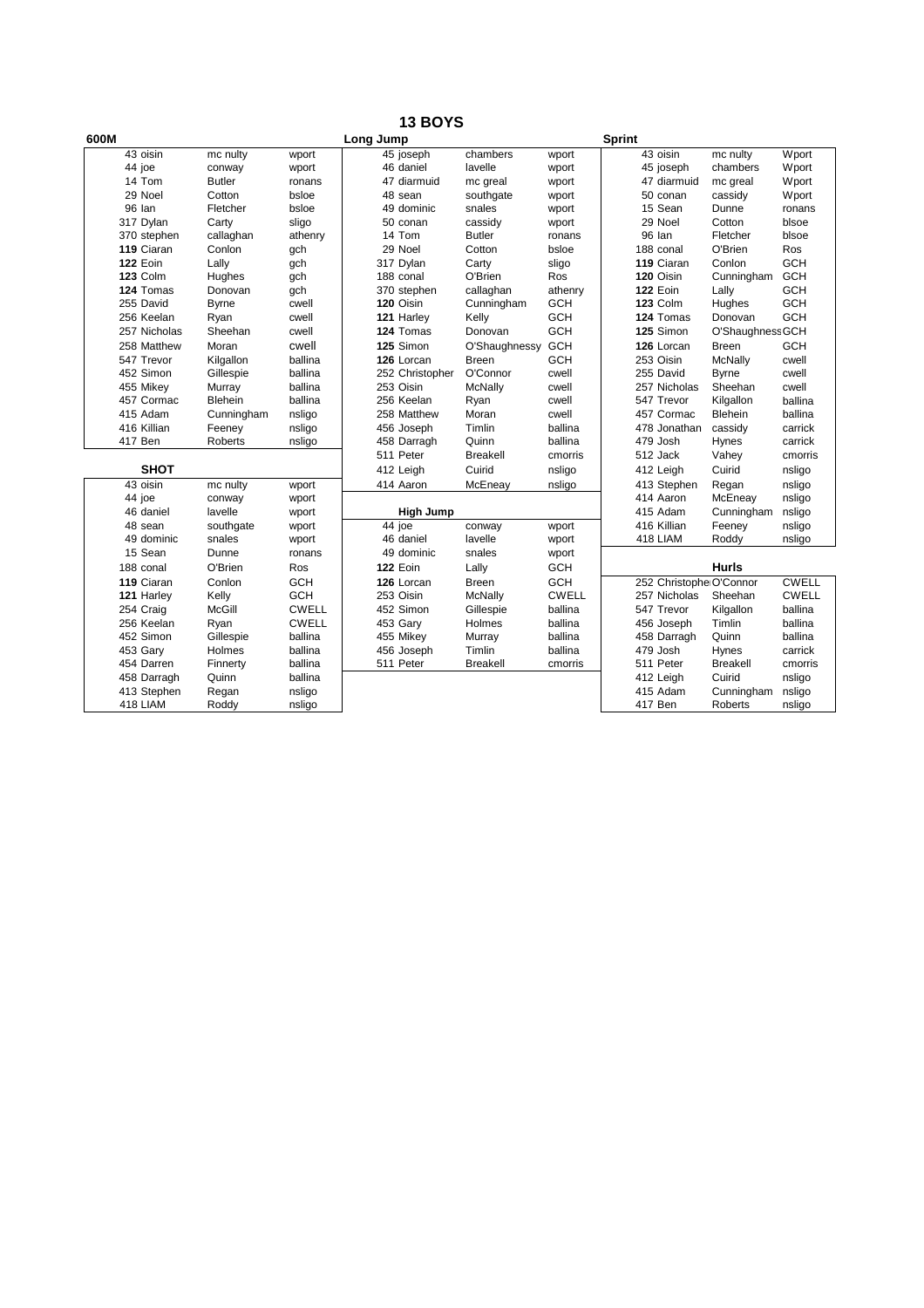|               |                   |            | <b>14 GIRLS</b> |                   |              |              |                   |              |
|---------------|-------------------|------------|-----------------|-------------------|--------------|--------------|-------------------|--------------|
| <b>SPRINT</b> |                   |            | long jump       |                   |              | 800m         |                   |              |
| 69 aoife      | ryan              | wport      | 66 stephaine    | heneghan          | wport        | 66 stephaine | heneghan          | wport        |
| 5 Linda       | Carty             | ronans     | 67 ellen        | moran             | wport        | 67 ellen     | moran             | wport        |
| 7 Danielle    | Kenny             | ronans     | 5 Linda         | Carty             | ronans       | 70 deena     | sadik             | wport        |
| 8 Eva         | Keogh             | ronans     | 6 Katie         | Kelly             | ronans       | 5 Linda      | Carty             | ronans       |
| 9 Ranel       | Kelly             | ronans     | 7 Danielle      | Kenny             | ronans       | 6 Katie      | Kelly             | ronans       |
| 10 Maria      | Kiernan           | ronans     | 8 Eva           | Keogh             | ronans       | 312 Nicola   | <b>McGoldrick</b> | sligo        |
| 186 Dearbhail | O'Cathain         | Ros        | 10 Maria        | Kiernan           | ronans       | 313 Claire   | Woodmartin sligo  |              |
| 345 derbhala  | fox               | athenry    | 312 Nicola      | <b>McGoldrick</b> | sligo        | 314 Claire   | Stenson           | sligo        |
| 346 orla      | McGrath           | athenry    | 313 Claire      | Woodmartin sligo  |              | 345 Derbhal  | Fox               | athenry      |
| 348 hayleigh  | somers            | athenry    | 314 Claire      | Stenson           | sligo        | 346 orla     | mcgrath           | athenry      |
| 349 tara      | murphy            | athenry    | 186 Dearbhail   | O'Cathain         | Ros          | 347 marie    | tuohy             | athenry      |
| 350 maria     | cooney            | athenry    | 349 tara        | murphy            | athenry      | 348 hayleigh | somers            | athenry      |
| 127 Helen     | Ruane             | <b>GCH</b> | 350 marie       | cooney            | athenry      | 127 Helen    | Ruane             | <b>GCH</b>   |
| 128 Meabh     | MacLaren          | <b>GCH</b> | 128 Meabh       | MacLaren          | <b>GCH</b>   | 131 Aedin    | Hanahoe           | <b>GCH</b>   |
| 129 Jane      | Lydon             | <b>GCH</b> | 129 Jane        | Lydon             | <b>GCH</b>   | 132 Eleanor  | Whyte             | <b>GCH</b>   |
| 130 Emma      | Johnson           | <b>GCH</b> | 557 Dara        | Sherry            | sford        | 557 Dara     | Sherry            | sford        |
| 131 Aedin     | Hanahoe           | <b>GCH</b> | 558 Hayley      | Pye               | sford        | 560 Aoife    | Mc Cann           | sford        |
| 132 Eleanor   | Whyte             | <b>GCH</b> | 559 Shannon     | Walsh             | sford        | 216 Anna     | Lane              | cwell        |
| 555 Aisling   | Henry             | sford      | 560 Aoife       | Mc Cann           | sford        | 218 Orla     | McDaid            | cwell        |
| 556 Roisin    | Cafferty          | sford      | 217 Maria       | McNamara          | cwell        | 222 Laura    | Porter            | cwell        |
| 557 Dara      | Sherry            | sford      | 218 Orla        | McDaid            | cwell        | 441 Danielle | Devers            | ballina      |
| 558 Hayley    | Pye               | sford      | 220 Sinead      | Gaffney           | cwell        | 494 Ciara    | Conway            | cbar         |
| 559 Shannon   | Walsh             | sford      | 221 Mairead     | McCann            | cwell        | 392 Francesa | Hoosefield        | Nsligo       |
| 216 Anna      | Lane              | cwell      | 223 Eimear      | Kelly             | cwell        | 393 Elan     | McCarthy          | Nsligo       |
| 221 Mairead   | McCann            | cwell      | 330 Michelle    | Beirne            | Mohill       | 394 Marina   | Devaney           | Nsligo       |
| 442 Marie     | Kennedy           | ballina    | 441 Danielle    | Devers            | ballina      | 400 Siobhain | Boyle             | Nsligo       |
| 494 Ciara     | Conway            | cbar       | 444 Fiona       | Treacy            | ballina      |              |                   |              |
| 495 tanya     | ruane             | cbar       | 495 tanya       | ruane             | cbar         | SHOT         |                   |              |
| 496 Ciara     | Felle             | cbar       | 496 Ciara       | Felle             | cbar         | 8 Eva        | Keogh             | ronans       |
| 497 Kate      | heneghan          | cbar       | 497 Kate        | heneghan          | cbar         | 9 Ranel      | Kelly             | ronans       |
| 395 Nessa     | McCaffrey         | Nsligo     | 392 Francesa    | Hoosefield        | Nsligo       | 130 Emma     | Johnson           | <b>GCH</b>   |
| 396 Ciara     | Gilmartin         | Nsligo     |                 |                   |              | 131 Aedin    | Hanahoe           | <b>GCH</b>   |
| 398 Mary      | O'Flynn           | Nsligo     | HIGH            | <b>JUMP</b>       |              | 555 Aisling  | Henry             | sford        |
| 399 Aoife     | Keogh             | Nsligo     | 68 carla        | rosenkrantz       | wport        | 560 Aoife    | Mc Cann           | sford        |
|               |                   |            | 70 deena        | sadik             | wport        | 217 Maria    | McNamara          | <b>CWELL</b> |
| <b>HURLS</b>  |                   |            | 217 Maria       | McNamara          | <b>CWELL</b> | 496 Ciara    | Felle             | <b>CBAR</b>  |
| 68 carla      | rosenkrantz wport |            | 219 Caoimhe     | Quill             | <b>CWELL</b> | 497 Kate     | heneghan          | CBAR         |
| 7 Danielle    | Kenny             | ronans     | 220 Sinead      | Gaffney           | <b>CWELL</b> | 525 Niamh    | <b>McWalter</b>   | cmorris      |
| 350 maria     | Cooney            | athenry    | 443 Rowe        | Sarah             | ballina      | 394 Marina   | Devaney           | Nsligo       |
| 556 Roisin    | Cafferty          | sford      |                 |                   |              | 395 Nessa    | McCaffrey         | Nsligo       |
| 559 Shannon   | Walsh             | sford      | 1KM             | <b>WALK</b>       |              | 396 Ciara    | Gilmartin         | Nsligo       |
| 219 Caoimhe   | Quill             | cwell      | 68 carla        | rosenkrantz       | wport        | 397 Sarah    | Oates             | Nsligo       |
| 220 Sinead    | Gaffney           | cwell      | 69 aoife        | ryan              | wport        | 398 Mary     | O'Flynn           | Nsligo       |
| 443 Rowe      | Sarah             | ballina    | 70 deena        | sadik             | wport        | 399 Aoife    | Keogh             | Nsligo       |
| 524 Michaela  | McCormack cmorris |            | 9 Ranel         | Kelly             | ronans       |              |                   |              |
| 392 Francesa  | Hoosefield        | Nsligo     | 10 Maria        | Kiernan           | ronans       |              |                   |              |
|               |                   |            | 330 Michelle    | <b>Beirne</b>     | Mohill       |              |                   |              |
|               |                   |            | 524 Michaela    | McCormack         | cmorris      |              |                   |              |
|               |                   |            | 525 Niamh       | McWalter          | cmorris      |              |                   |              |
|               |                   |            |                 |                   |              |              |                   |              |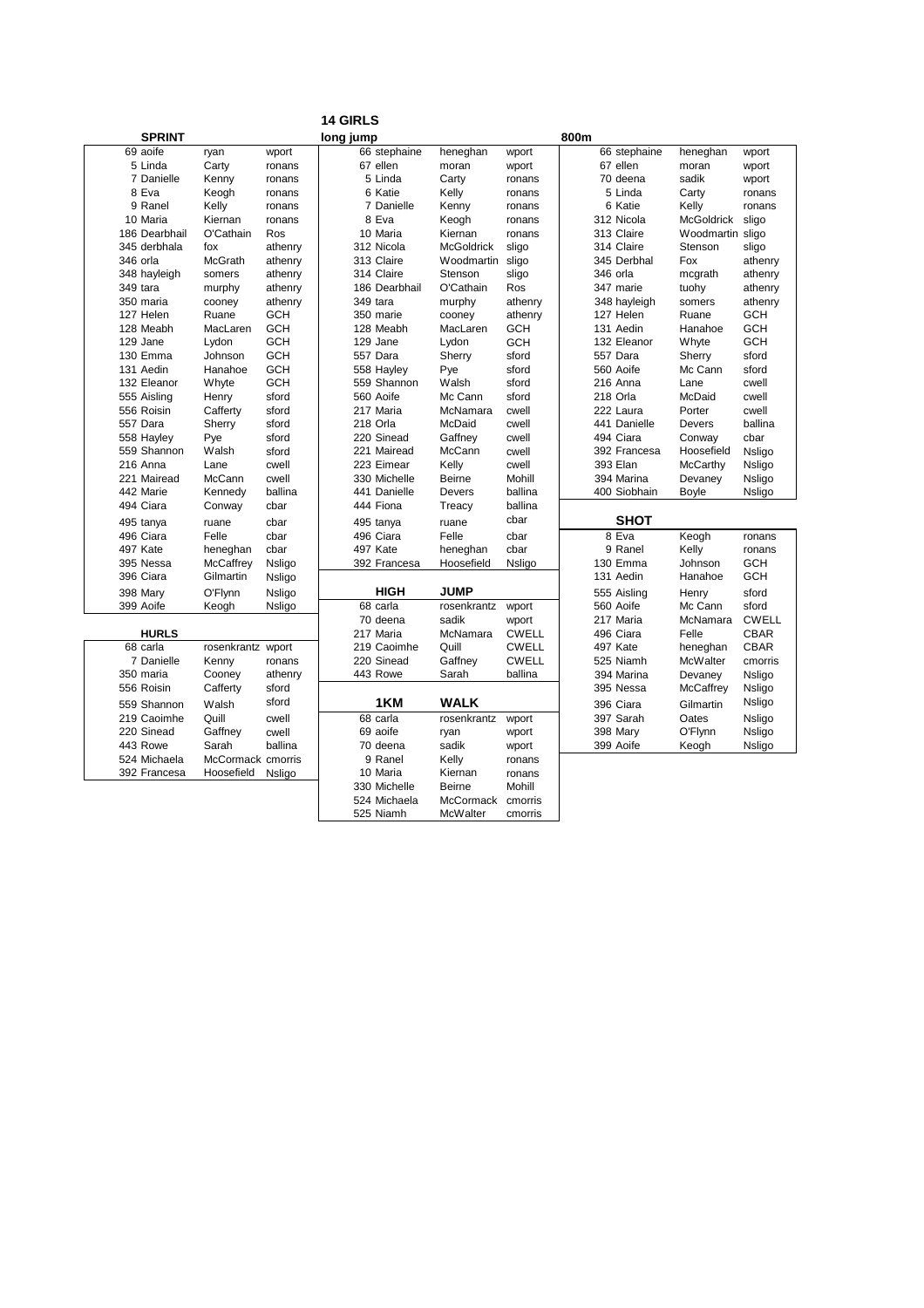| <b>14 BOYS</b> |
|----------------|
|----------------|

424 Paul Hever nsligo

|             | <b>SPRINT</b> |            | long Jump   |               |         |
|-------------|---------------|------------|-------------|---------------|---------|
| 58 conn     | doherty       | wport      | 58 conn     | doherty       | wport   |
| 59 david    | harper        | wport      | 60 kevin    | hasting       | wport   |
| 584 darren  | kelly         | athenry    | 62 michael  | o grady       | wport   |
| 373 dean    | devaney       | athenry    | 63 liam     | price         | wport   |
| 585 cian    | kelly         | athenry    | 65 aishling | heneghan      | wport   |
| 166 Gary    | Cooney        | <b>GCH</b> | 373 dean    | devanney      | athenry |
| 167 Evan    | McGuire       | <b>GCH</b> | 166 Gary    | Cooney        | gch     |
| 259 Jack    | Raftery       | cwell      | 577 Aaron   | Mc Loughlin   | sford   |
| 260 Brendan | Gallagher     | cwell      | 259 Jack    | Raftery       | cwell   |
| 261 PJ      | Kelly         | cwell      | 261 PJ      | Kelly         | cwell   |
| 264 Finn    | Stoneman      | cwell      | 262 Paul    | Joyce         | cwell   |
| 306 Ned     | Walsh-Roberts | tuam       | 265 Paul    | Fitzpatrick   | cwell   |
| 459 Cian    | Mulrooney     | ballina    | 306 Ned     | Walsh-Roberts | tuam    |
| 460 Nick    | Doherty       | ballina    | 459 Cian    | Mulrooney     | ballina |
| 461 Eoin    | Kent          | ballina    | 460 Nick    | Doherty       | ballina |
| 462 Ciaran  | Treacy        | ballina    | 462 Ciaran  | Treacy        | ballina |
| 463 Sean    | Cuffe         | ballina    | 463 Sean    | Cuffe         | ballina |
| 480 Daire   | Farrell       | carrick    | 424 Paul    | Hever         | nsligo  |
| 419 Shane   | Gillen        | nsligo     |             |               |         |
| 420 ciaran  | mccloskey     | nsligo     | 800m        |               |         |
| 421 Lorcan  | Feeney        | nsligo     | 58 conn     | doherty       | wport   |
| 422 John    | <b>Burke</b>  | nsligo     | 59 david    | harper        | wport   |
|             |               |            | 60 kevin    | hasting       | wport   |
|             |               |            | 371 eamon   | mannion       | athenry |
|             |               |            | 372 matthow | mille         | athann  |

|             | <b>SPRINT</b> |            | long Jump |             |               |         | high jump |               |                    |              |
|-------------|---------------|------------|-----------|-------------|---------------|---------|-----------|---------------|--------------------|--------------|
| 58 conn     | doherty       | wport      |           | 58 conn     | doherty       | wport   |           | 60 kevin      | hasting            | wport        |
| 59 david    | harper        | wport      |           | 60 kevin    | hasting       | wport   |           | 64 sean       | carr               | wport        |
| 584 darren  | kelly         | athenry    |           | 62 michael  | o grady       | wport   |           | 259 Jack      | Raftery            | <b>CWELL</b> |
| 373 dean    | devaney       | athenry    |           | 63 liam     | price         | wport   |           | 460 Nick      | Doherty            | ballina      |
| 585 cian    | kelly         | athenry    |           | 65 aishling | heneghan      | wport   |           | 513 Eoin      | Duffy              | cmorris      |
| 166 Gary    | Cooney        | <b>GCH</b> |           | 373 dean    | devanney      | athenry |           |               |                    |              |
| 167 Evan    | McGuire       | <b>GCH</b> |           | 166 Gary    | Cooney        | gch     |           | <b>SHOT</b>   |                    |              |
| 259 Jack    | Raftery       | cwell      |           | 577 Aaron   | Mc Loughlin   | sford   |           | 62 michael    | o grady            | wport        |
| 260 Brendan | Gallagher     | cwell      |           | 259 Jack    | Raftery       | cwell   |           | 63 liam       | price              | wport        |
| 261 PJ      | Kelly         | cwell      | 261 PJ    |             | Kelly         | cwell   |           | 64 sean       | carr               | wport        |
| 264 Finn    | Stoneman      | cwell      |           | 262 Paul    | Joyce         | cwell   | 261 PJ    |               | Kelly              | <b>CWELL</b> |
| 306 Ned     | Walsh-Roberts | tuam       |           | 265 Paul    | Fitzpatrick   | cwell   |           | 265 Paul      | Fitzpatrick        | <b>CWELL</b> |
| 459 Cian    | Mulrooney     | ballina    |           | 306 Ned     | Walsh-Roberts | tuam    |           | 266 Cathal    | Coppinger          | <b>CWELL</b> |
| 460 Nick    | Doherty       | ballina    |           | 459 Cian    | Mulrooney     | ballina |           | 306 Ned       | Walsh-Roberts tuam |              |
| 461 Eoin    | Kent          | ballina    |           | 460 Nick    | Doherty       | ballina |           | 463 Sean      | Cuffe              | ballina      |
| 462 Ciaran  | Treacy        | ballina    |           | 462 Ciaran  | Treacy        | ballina |           | 482 Brendan   | Collins            | carrick      |
| 463 Sean    | Cuffe         | ballina    |           | 463 Sean    | Cuffe         | ballina |           | 420 ciaran    | mccloskey          | nsligo       |
| 480 Daire   | Farrell       | carrick    |           | 424 Paul    | Hever         | nsligo  |           |               |                    |              |
| 419 Shane   | Gillen        | nsligo     |           |             |               |         |           | <b>WALK -</b> | 1 km.              |              |
| 420 ciaran  | mccloskey     | nsligo     |           | 800m        |               |         |           | 61 michael    | mc loughlin        | wport        |
| 421 Lorcan  | Feeney        | nsligo     |           | 58 conn     | doherty       | wport   |           | 65 aishling   | heneghan           | wport        |
| 422 John    | <b>Burke</b>  | nsligo     |           | 59 david    | harper        | wport   |           | 498 patrick   | bell               | cbar         |
|             |               |            |           | 60 kevin    | hasting       | wport   |           |               |                    |              |
|             |               |            |           | 371 eamon   | mannion       | athenry |           | <b>Hurls</b>  |                    |              |
|             |               |            |           | 372 matthew | mills         | athenry |           | 59 david      | harper             | wport        |
|             |               |            |           | 577 Aaron   | Mc Loughlin   | sford   |           | 14 Tom        | <b>Butler</b>      | ronans       |
|             |               |            |           | 260 Brendan | Gallagher     | cwell   |           | 167 Evan      | McGuire            | <b>GCH</b>   |
|             |               |            |           | 262 Paul    | Joyce         | cwell   |           | 482 Brendan   | Collins            | carrick      |
|             |               |            |           | 263 Gearoid | Kelly         | cwell   |           | 513 Eoin      | Duffy              | cmorris      |
|             |               |            |           | 264 Finn    | Stoneman      | cwell   |           | 421 Lorcan    | Feeney             | nsligo       |
|             |               |            |           | 265 Paul    | Fitzpatrick   | cwell   |           | 422 John      | <b>Burke</b>       | nsligo       |
|             |               |            |           | 306 Ned     | Walsh-Roberts | tuam    |           |               |                    |              |
|             |               |            |           | 459 Cian    | Mulrooney     | ballina |           |               |                    |              |
|             |               |            |           | 462 Ciaran  | Treacy        | ballina |           |               |                    |              |
|             |               |            |           | 480 Daire   | Farrell       | carrick |           |               |                    |              |
|             |               |            |           | 481 Damien  | Flynn         | carrick |           |               |                    |              |
|             |               |            |           | 498 patrick | bell          | cbar    |           |               |                    |              |
|             |               |            |           | 513 Eoin    | Duffy         | cmorris |           |               |                    |              |
|             |               |            |           | 419 Shane   | Gillen        | nsligo  |           |               |                    |              |
|             |               |            |           | 420 ciaran  | mccloskey     | nsligo  |           |               |                    |              |
|             |               |            |           | 421 Lorcan  | Feeney        | nsligo  |           |               |                    |              |
|             |               |            |           | 422 John    | <b>Burke</b>  | nsligo  |           |               |                    |              |
|             |               |            |           | 423 Jake    | Feeley        | nsligo  |           |               |                    |              |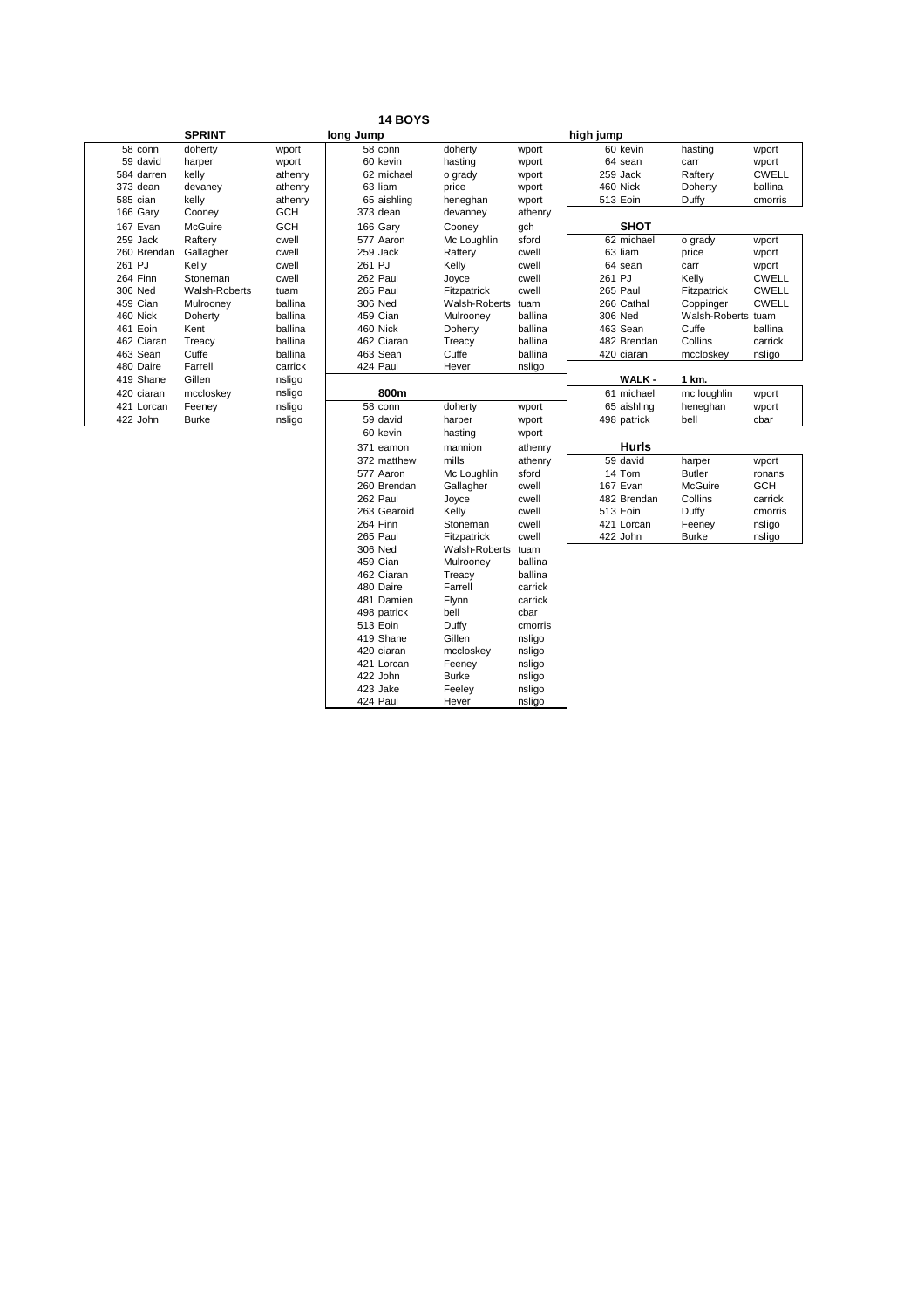# **UNDER 15 GIRLS**

|                         | <b>SPRINTS</b>           |               | <b>LONG</b>  | <b>JUMP</b>           |               |
|-------------------------|--------------------------|---------------|--------------|-----------------------|---------------|
| $\overline{12}$ Emma    | <b>Butler</b>            | ronans        | 74 cathy     | mc kenna              | wport         |
| 351 leticia             | collins                  | athenry       | 11 Ciara     | O'Murchadha Flynn     | ronans        |
| 587 hannan              | kinderregan athenry      |               | 135 Deirdre  | Lally                 | <b>GCH</b>    |
| 583 laura               | higgins                  | athenry       | 137 Georgina | Healy                 | <b>GCH</b>    |
| 133 Fiona               | O'Connor                 | <b>GCH</b>    | 138 Nicola   | Conlon                | <b>GCH</b>    |
| 135 Deirdre             | Lally                    | <b>GCH</b>    | 561 Linda    | Walsh                 | sford         |
| 137 Georgina            | Healy                    | <b>GCH</b>    | 224 Debi     | Kenny                 | `cwell        |
| 138 Nicola              | Conlon                   | <b>GCH</b>    | 225 Katie    | O'Donoghue            | cwell         |
| 139 Michelle            | Maher                    | <b>GCH</b>    | 226 Orla     | Ryan                  | cwell         |
| 561 Linda               | Walsh                    | sford         | 228 Danielle | Madden                | cwell         |
| 562 Claudia             | Davey                    | sford         | 445 Emily    | <b>Burns</b>          | ballina       |
| 563 Nadine              | Rainey                   | sford         | 499 jane     | Cope                  | cbar          |
| 224 Debi                | Kenny                    | cwell         | 500 Catriona | Cramp                 | cbar          |
| 225 Katie               | O'Donoghue cwell         |               |              |                       |               |
| 228 Danielle            | Madden                   | cwell         |              | <b>WALK</b>           |               |
| 229 Karen               | Roche                    | cwell         | 73 aoife     | king                  | wport         |
| 321 Niamh               | <b>Tighe</b>             | <b>B'more</b> | 12 Emma      | <b>Butler</b>         | ronans        |
| 446 Emma                | Campbell                 | ballina       | 564 Cliona   | Mulroy                | sford         |
| 447 Rebecca             | McLoughlin ballina       |               | 565 Ciara    | Roche                 | sford         |
| 500 Catriona            | Cramp                    | cbar          | 566 Sinead   | Fylan                 | sford         |
|                         |                          |               |              |                       |               |
|                         |                          |               |              |                       |               |
|                         | 800M                     |               |              | <b>HURLS</b>          |               |
| 11 Ciara                | O'Murchadh ronans        |               | 72 katie     | hyland                | wport         |
| 351 leticia             | collins                  | athenry       | 11 Ciara     | O'Murchadha Flynn     | ronans        |
| 133 Fiona               | O'Connor                 | <b>GCH</b>    | 583 laura    | higgins               | athenry       |
| 134 Ruth                | O'Sullivan               | <b>GCH</b>    | 134 Ruth     | O'Sullivan            | <b>GCH</b>    |
| 136 Hannah              | Henry-Bruer GCH          |               | 138 Nicola   | Conlon                | <b>GCH</b>    |
| 139 Michelle            | Maher                    | <b>GCH</b>    | 321 Niamh    |                       | <b>B'more</b> |
| 563 Nadine              | Rainey                   | sford         | 445 Emily    | Tighe<br><b>Burns</b> | ballina       |
| 227 Linda               | Porter                   | cwell         |              |                       |               |
| 322 Ciara               | McWeeney                 | <b>B'More</b> | <b>HIGH</b>  | <b>JUMP</b>           |               |
| 499 jane                | Cope                     | cbar          | 72 katie     | hyland                | wport         |
| 401 Mairead             | Rooney                   | <b>NSLIGO</b> | 74 cathy     | mc kenna              | wport         |
|                         |                          |               | 226 Orla     | Ryan                  | <b>CWELL</b>  |
|                         | <b>SHOT</b>              |               |              |                       |               |
|                         | <b>Butler</b>            | ronans        |              |                       |               |
| 12 Emma<br>587 hannan   |                          |               |              |                       |               |
|                         | kinderregan athenry      |               |              |                       |               |
| 136 Hannah<br>561 Linda | Henry-Bruer GCH<br>Walsh | sford         |              |                       |               |

|  | 561 Linda    | vvaisn           | sford        |
|--|--------------|------------------|--------------|
|  | 224 Debi     | Kenny            | <b>CWELL</b> |
|  | 225 Katie    | O'Donoghue CWELL |              |
|  | 226 Orla     | Ryan             | <b>CWELL</b> |
|  | 445 Emily    | <b>Burns</b>     | ballina      |
|  | 500 Catriona | Cramp            | <b>CBAR</b>  |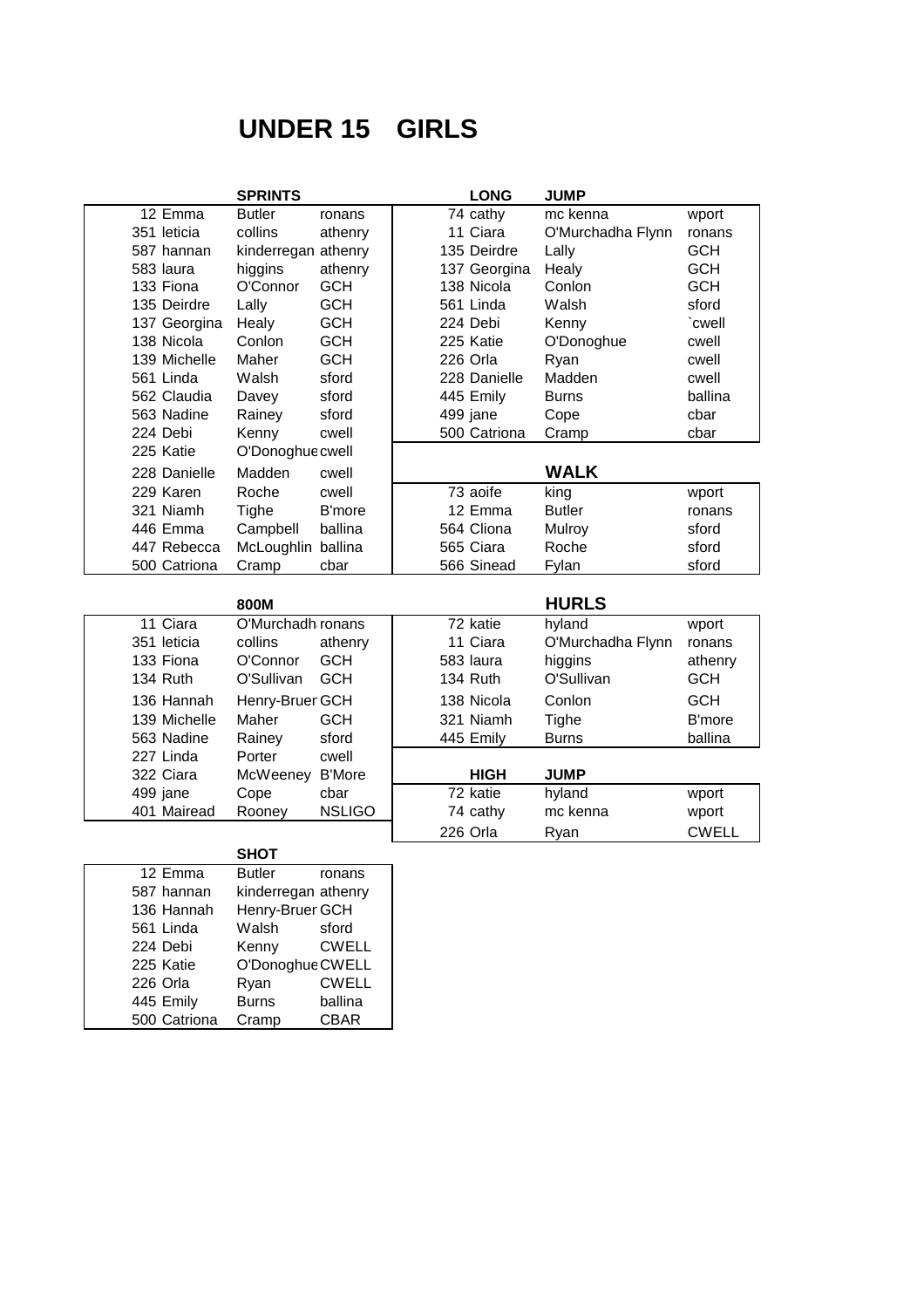|             | <b>SPRINT</b>       |            | <b>LONG</b> | <b>JUMP</b>         |              |
|-------------|---------------------|------------|-------------|---------------------|--------------|
| 374 darragh | whyte               | athenry    | 71 anthony  | chambers            | wport        |
| 168 Colm    | O'Muirceartaigh GCH |            | 168 Colm    | O'Muirceartaigh gch |              |
| 169 Ronan   | Dobey               | <b>GCH</b> | 170 Shane   | Fahey               | gch          |
| 171 Kevin   | Dooley              | <b>GCH</b> | 171 Kevin   | Dooley              | gch          |
| 172 Sean    | Kyne                | <b>GCH</b> | 172 Sean    | Kyne                | gch          |
| 268 David   | Concannon           | cwell      | 173 Richard | Commins             | gch          |
| 271 Paul    | <b>McGill</b>       | cwell      | 267 David   | Farrell             | cwell        |
| 272 Cormac  | <b>Dillon</b>       | cwell      | 269 Pádraic | Tobin               | cwell        |
| 502 Michael | Conway              | cbar       | 272 Cormac  | <b>Dillon</b>       | cwell        |
| 503 David   | bell                | cbar       | 307 Dean    | Gavagan             | tuam         |
| 514 Michael | Kilduff             | cmorris    | 501 Conor   | Helbert             | <b>CBAR</b>  |
|             |                     |            | 502 Michael | Conway              | <b>CBAR</b>  |
|             | 800M                |            | 503 David   | bell                | <b>CBAR</b>  |
| 71 anthony  | chambers            | wport      | 514 Michael | Kilduff             | cmorris      |
| 374 darragh | whyte               | athenry    |             |                     |              |
| 375 patrick | hannon              | athenry    |             | <b>SHOT</b>         |              |
| 170 Shane   | Fahey               | <b>GCH</b> | 168 Colm    | O'Muirceartaigh GCH |              |
| 173 Richard | Commins             | <b>GCH</b> | 271 Paul    | <b>McGill</b>       | <b>CWELL</b> |
| 267 David   | Farrell             | cwell      | 272 Cormac  | <b>Dillon</b>       | <b>CWELL</b> |
| 268 David   | Concannon           | cwell      | 307 Dean    | Gavagan             | tuam         |
| 269 Pádraic | Tobin               | cwell      | 308 Lorcan  | <b>McCarthy</b>     | tuam         |
| 307 Dean    | Gavagan             | tuam       | 504 Eamon   | Regan               | <b>CBAR</b>  |
| 308 Lorcan  | <b>McCarthy</b>     | tuam       |             |                     |              |
| 464 Hugh    | Armstrong           | ballina    |             | <b>HIGH</b>         | <b>JUMP</b>  |
| 502 Michael | Conway              | cbar       | 270 Ross    | Haverty             | <b>CWELL</b> |
| 503 David   | bell                | cbar       | 514 Michael | Kilduff             | cmorris      |
| 425 colm    | burke               | nsligo     |             |                     |              |
| 426 shane   | roddy               | nsligo     |             | <b>HURLS</b>        |              |
|             |                     |            | 172 Sean    | Kyne                | <b>GCH</b>   |
|             | <b>WALK</b>         |            | 271 Paul    | <b>McGill</b>       | <b>CWELL</b> |
| $515$  Paul | Murphy              | cmorris    | 464 Hugh    | Armstrong           | ballina      |
|             |                     |            | 501 Conor   | <b>Helbert</b>      | cbar         |
|             |                     |            | 504 Eamon   | Regan               | cbar         |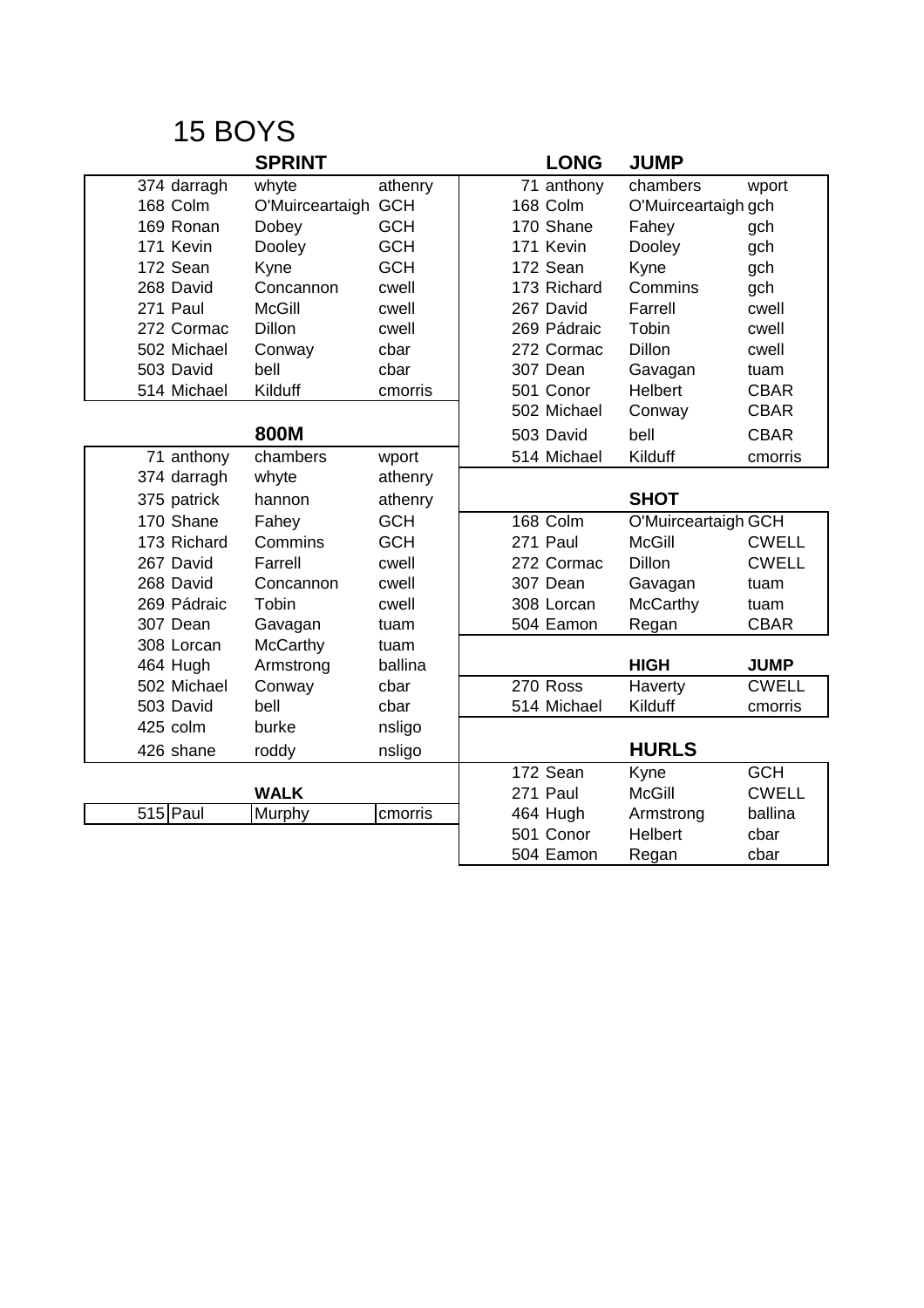## **under 16 girls**

|             | <b>SPRINT</b> |                |               | 800M         |                   |               |
|-------------|---------------|----------------|---------------|--------------|-------------------|---------------|
| 78 edel     |               | hasting        | wport         | 79 aoife     | mc greal          | wport         |
|             | 79 aoife      | mc greal       | wport         | 79 aoife     | mc greal          | wport         |
|             | 355 sinead    | tuohy          | athenry       | 356 aoife    | reilly            | athenry       |
| 356 aoife   |               | reilly         | athenry       | 142 Sarah    | Johnson           | <b>GCH</b>    |
| 357 ciara   |               | burke          | athenry       | 568 Shauna   | Davey             | sford         |
|             | 358 leanna    | fahy           | athenry       | 231 Ashley   | McDonnell         | cwell         |
| 140 Amy     |               | Rohan          | <b>GCH</b>    | 323 Aine     | Heslin            | <b>B'More</b> |
|             | 141 Emma      | Carter         | <b>GCH</b>    | 402 Ciara    | <b>McBride</b>    | Nsligo        |
| 143 Ciara   |               | Meagher        | <b>GCH</b>    |              |                   |               |
|             | 145 Cliona    | Ni Cheallaigh  | <b>GCH</b>    | long         | jump              |               |
|             | 568 Shauna    | Davey          | sford         | $78$ edel    | hasting           | wport         |
|             | 448 Rachel    | Knox           | ballina       | 354 sorcha   | murphy            | athenry       |
|             |               |                |               | 357 ciara    | burke             | athenry       |
|             | 1500M         |                |               | 141 Emma     | Carter            | <b>GCH</b>    |
| $352$ helen |               | geraghty       | athenry       | 143 Ciara    | Meagher           | <b>GCH</b>    |
| 144 Katy    |               | Rooney         | <b>GCH</b>    | 230 Sarah    | Helebert          | cwell         |
|             | 567 Fionnuala | Mulroy         | sford         | 231 Ashley   | McDonnell         | cwell         |
|             | 324 Michelle  | Heslin         | <b>B'More</b> | 449 Reilly   | Laura             | ballina       |
| 402 Ciara   |               | <b>McBride</b> | <b>Nsligo</b> | 450 Aileen   | Gilroy            | ballina       |
|             | 353 yvonne    | keary          | athenry       | 353 yvonne   | keary             | athenry       |
|             |               |                |               |              |                   |               |
|             | <b>200M</b>   |                |               | <b>SHOT</b>  |                   |               |
|             | 354 sorcha    | murphy         | athenry       | 193 Mellissa | <b>Barrett</b>    | Loughrea      |
| 357 ciara   |               | burke          | athenry       | 354 sorcha   | murphy            | athenry       |
|             | 358 leanna    | fahy           | athenry       | 142 Sarah    | Johnson           | <b>GCH</b>    |
|             | 141 Emma      | Carter         | <b>GCH</b>    | 145 Cliona   | Ni Cheallaigh GCH |               |
|             | 142 Sarah     | Johnson        | <b>GCH</b>    | 303 Shauna   | Monaghan          | tuam          |
|             | 568 Shauna    | Davey          | sford         | 449 Reilly   | Laura             | ballina       |
|             | 230 Sarah     | Helebert       | <b>CWELL</b>  | 450 Aileen   | Gilroy            | ballina       |
|             | 231 Ashley    | McDonnell      | <b>CWELL</b>  | 353 yvonne   | keary             | athenry       |
| 323 Aine    |               | Heslin         | <b>B'More</b> |              |                   |               |
|             | 448 Rachel    | <b>Knox</b>    | ballina       | <b>Hurls</b> |                   |               |
| 449 Reilly  |               | Laura          | ballina       | 355 sinead   | tuohy             | athenry       |
|             |               |                |               | 140 Amy      | Rohan             | <b>GCH</b>    |
|             | <b>WALK</b>   |                |               | 143 Ciara    | Meagher           | <b>GCH</b>    |
| 325 Ciara   |               | O'Dowd         | <b>B</b> more | 448 Rachel   | Knox              | ballina       |
|             | 526 Emma      | Moran          | cmorris       | 450 Aileen   | Gilroy            | ballina       |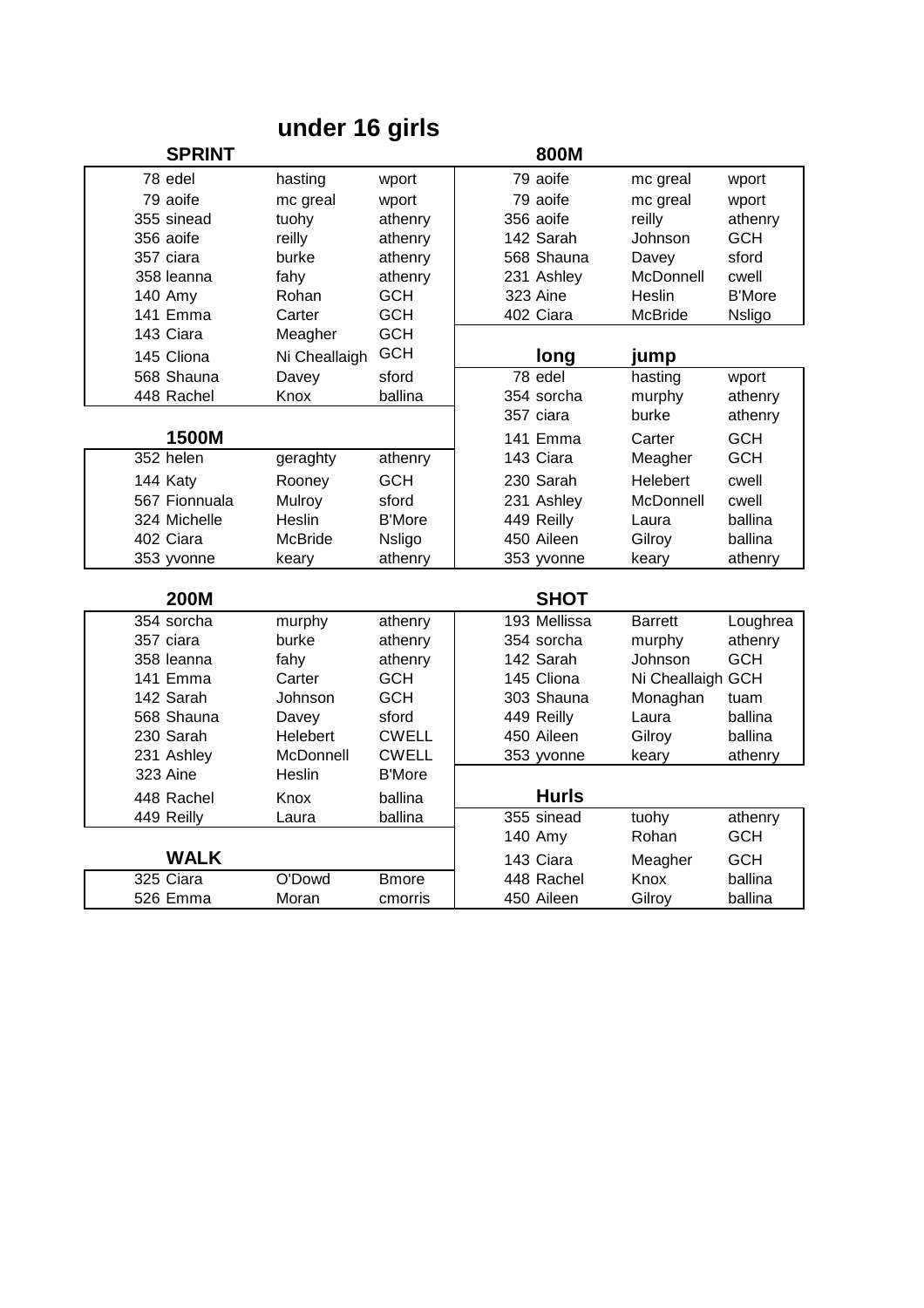| <b>SPRINT</b> |           |              | <b>LONG</b> | <b>JUMP</b>   |         |
|---------------|-----------|--------------|-------------|---------------|---------|
| 75 ronan      | kelly     | wport        | 75 ronan    | kelly         | wport   |
| 376 thomas    | duane     | athenry      | 77 john     | duggan        | wport   |
| 174 Shane     | Maloney   | <b>GCH</b>   | 175 Simon   | Callaghan     | gch     |
| 578 Stephen   | Henry     | sford        | 273 Tomás   | Keehan        | cwell   |
| 274 Ruairi    | Finnegan  | cwell        | 274 Ruairi  | Finnegan      | cwell   |
| 277 Billy     | Lane      | cwell        | 275 Shaun   | Gallagher     | cwell   |
| 465 Aaron     | Murtagh   | ballina      | 276 Niall   | Rooney        | cwell   |
| 467 Conor     | Murphy    | ballina      | 465 Aaron   | Murtagh       | ballina |
| 483 Conor     | Farrell   | carrick      |             |               |         |
|               |           |              |             | <b>HURLS</b>  |         |
| <b>200M</b>   |           |              | 175 Simon   | Callaghan GCH |         |
| 75 ronan      | kelly     | wport        | 516 Sean    | Gill          | cmorris |
| 376 thomas    | duane     | athenry      |             |               |         |
| 174 Shane     | Maloney   | <b>GCH</b>   |             | <b>SHOT</b>   |         |
| 176 Ruairi    | Coyle     | <b>GCH</b>   | 76 tony     | sadik         | wport   |
| 273 Tomás     | Keehan    | <b>CWELL</b> | 466 Dean    | Gillespie     | ballina |
| 275 Shaun     | Gallagher | <b>CWELL</b> | 467 Conor   | Murphy        | ballina |
| 277 Billy     | Lane      | <b>CWELL</b> |             |               |         |
| 466 Dean      | Gillespie | ballina      |             | <b>WALK</b>   |         |
| 467 Conor     | Murphy    | ballina      | 77 john     | duggan        | wport   |
| 483 Conor     | Farrell   | carrick      | 579 Oisin   | Oliver        | sford   |
| 516 Sean      | Gill      | cmorris      |             |               |         |

| 800M                  |              |            | <b>HIGH</b> | <b>JUMP</b>   |              |
|-----------------------|--------------|------------|-------------|---------------|--------------|
| 176 Ruairi            | Coyle        | <b>GCH</b> | 76 tony     | sadik         | wport        |
| 274 Ruairi            | Finnegan     | cwell      | 175 Simon   | Callaghan gch |              |
| 276 Niall             | Rooney       | cwell      | 273 Tomás   | Keehan        | <b>CWELL</b> |
| 484 James             | <b>Flynn</b> | carrick    | 276 Niall   | Rooney        | <b>CWELL</b> |
| 485 David             | Regan        | carrick    |             |               |              |
| 486 Christophe Garvey |              | carrick    |             |               |              |
| 427 kevin             | mcglynn      | nsligo     |             |               |              |

| М<br>וו<br>10<br>I |  |
|--------------------|--|
|--------------------|--|

| 377 shane   | conway  | athnery |
|-------------|---------|---------|
| 578 Stephen | Henry   | sford   |
| 516 Sean    | Gill    | cmorris |
| 427 kevin   | mcglynn | nsligo  |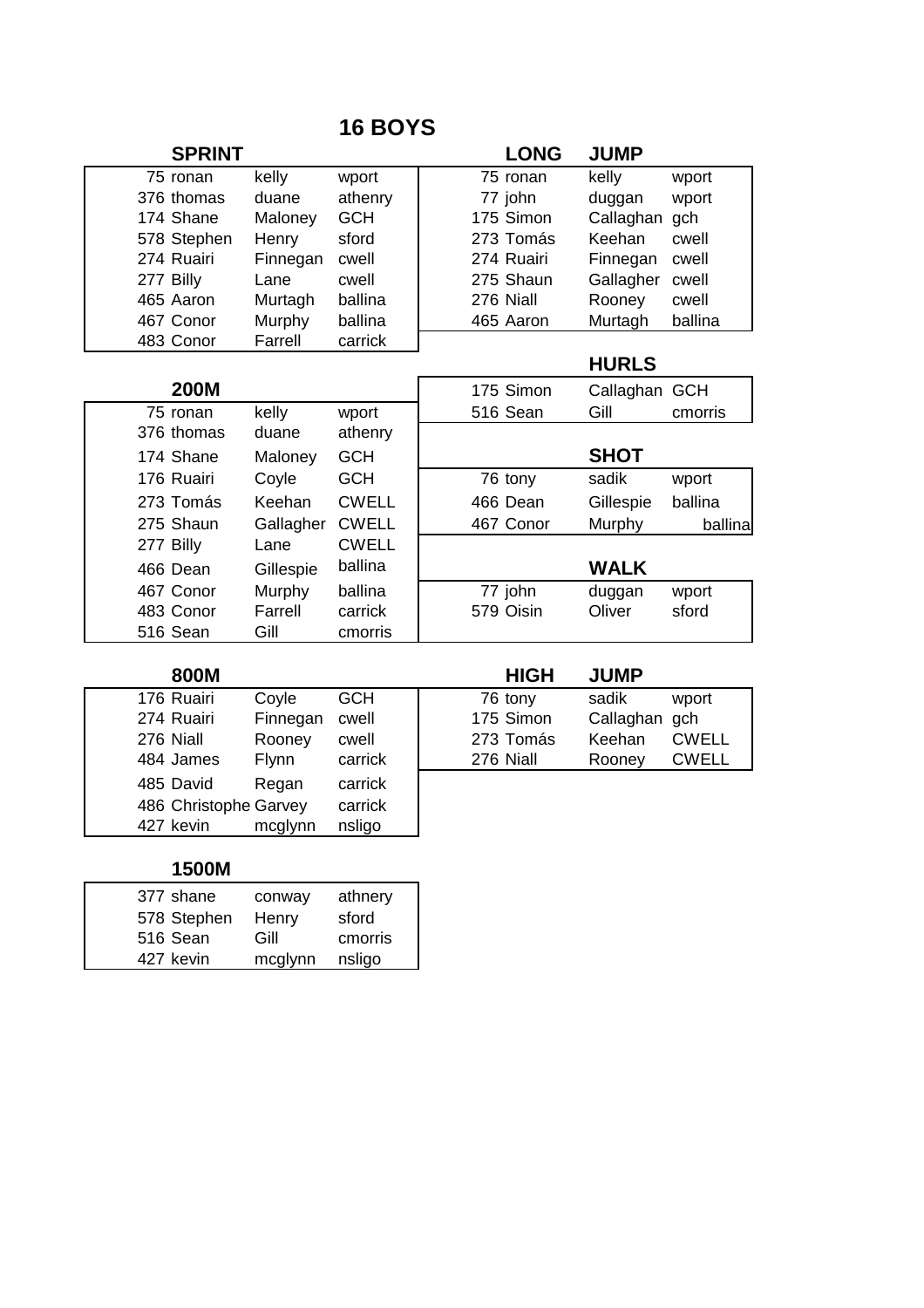# **17 girls**

| sprint                  |                    |                       |                  | Hurls                    |                          |                       |
|-------------------------|--------------------|-----------------------|------------------|--------------------------|--------------------------|-----------------------|
| 83 maria                | harrington         | wport                 |                  | 234 Sophie               | Ralston                  | cwell                 |
| 187 Niamh               | O'Cathain          | Ros                   |                  | 235 Rachel               | Finnegan                 | cwell                 |
| 359 ciara               | fox                | athenry               |                  | 327 Aine                 | Tighe                    | <b>B</b> more         |
| 361 deirdre             | coffee             | athenry               |                  | 528 Aine                 | Charlton                 | cmorris               |
| 147 Leona               | mcGuire            | <b>GCH</b>            |                  | 86 mary c                | walsh                    | wport                 |
| 150 Rachel              | Allen              | <b>GCH</b>            |                  | 187 Niamh                | O'Cathain                | Ros                   |
| 153 Roisin              | Lally              | <b>GCH</b>            |                  | 146 Sarah                | Galvin                   | <b>GCH</b>            |
| 154 Sarah               | Ni Loinsigh        | <b>GCH</b>            |                  | 149 Kristine             | Carr                     | <b>GCH</b>            |
| 569 Rachel              | <b>Brady</b>       | sford                 |                  | 150 Rachel               | Allen                    | <b>GCH</b>            |
| 572 Jessie              | Coleman            | sford                 |                  |                          |                          |                       |
| 451 Naomi               | Cuffe              | ballina               | <b>LONG JUMP</b> |                          |                          |                       |
| 528 Aine                | Charlton           | cmorris               |                  | 81 yvonne                | davitt                   | wport                 |
| 529 Catriona            | Mullahy            | cmorris               |                  | 85 caoimhe               | king                     | wport                 |
|                         |                    |                       |                  | 360 serena               | handberry                | athenry               |
| 200m                    |                    |                       |                  | 146 Sarah                | Galvin                   | <b>GCH</b>            |
| 81 yvonne               | davitt             | wport                 |                  | 571 Eimear               | Cafferty                 | sford                 |
| 85 caoimhe              | king               | wport                 |                  | 232 Cathriona            | Farrell                  | cwell                 |
| 88 lucy                 | mc kenna           | wport                 |                  | 235 Rachel               | Finnegan                 | cwell                 |
| 359 ciara               | fox                | athenry               |                  | 451 Naomi                | Cuffe                    | ballina               |
| 360 serena              | handberry          | athenry               |                  | 529 Catriona             | Mullahy                  | cmorris               |
| 361 deirdre             | coffee             | athenry               |                  |                          |                          |                       |
| 146 Sarah               | Galvin             | gch                   |                  | <b>SHOT</b>              |                          |                       |
| 147 Leona               | mcGuire            | gch                   |                  | 80 louise                | carroll                  | wport                 |
| 148 Niamh               | Walsh              | gch                   |                  | 82 alice                 | deane                    | wport                 |
| 149 Kristine            | Carr               | gch                   |                  | 88 lucy                  | mc kenna wport           |                       |
| 153 Roisin              | Lally              | gch                   |                  | 362 niamh<br>151 Aislinn | grady                    | athenry<br><b>GCH</b> |
| 572 Jessie              | Coleman            | sford                 |                  | 152 Eimear               | Hanahoe<br>Hanahoe       | <b>GCH</b>            |
| 800m                    |                    |                       |                  | 154 Sarah                |                          |                       |
| 315 Rianne              |                    |                       |                  |                          | Ni Loinsigh GCH          |                       |
|                         | McHugh             | sligo                 |                  | 570 Shauna<br>233 Kelly  | Roche<br>O'Donoght CWELL | sford                 |
| 360 serena<br>148 Niamh | handberry<br>Walsh | athenry<br><b>GCH</b> |                  | 451 Naomi                | Cuffe                    | ballina               |
| 149 Kristine            | Carr               | <b>GCH</b>            |                  |                          |                          |                       |
| 151 Aislinn             |                    | <b>GCH</b>            |                  | <b>HIGH JUMP</b>         |                          |                       |
| 152 Eimear              | Hanahoe<br>Hanahoe | <b>GCH</b>            |                  | 83 maria                 | harrington wport         |                       |
| 155 Rachel              | Shaw               | <b>GCH</b>            |                  | 84 clara                 | harrington wport         |                       |
| 234 Sophie              | Ralston            | cwell                 |                  | 85 caoimhe               | king                     | wport                 |
| 326 Niamh               | Griffin            | <b>B</b> more         |                  | 232 Cathriona            | Farrell                  | <b>CWELL</b>          |
|                         |                    |                       |                  | 234 Sophie               | Ralston                  | <b>CWELL</b>          |
| 1500m                   |                    |                       |                  |                          |                          |                       |
| 86 mary c               | walsh              | wport                 |                  | <b>WALK</b>              |                          |                       |
| 88 lucy                 | mc kenna           | wport                 |                  | 84 clara                 | harrington wport         |                       |
| 87 niomi                | mullins            | wport                 |                  | 236 Maeve                | Curley                   | cwell                 |
| 316 Anna                | Reddin             | sligo                 |                  |                          |                          |                       |
| 151 Aislinn             | Hanahoe            | <b>GCH</b>            |                  |                          |                          |                       |
| 152 Eimear              | Hanahoe            | <b>GCH</b>            |                  |                          |                          |                       |
| 155 Rachel              | Shaw               | <b>GCH</b>            |                  |                          |                          |                       |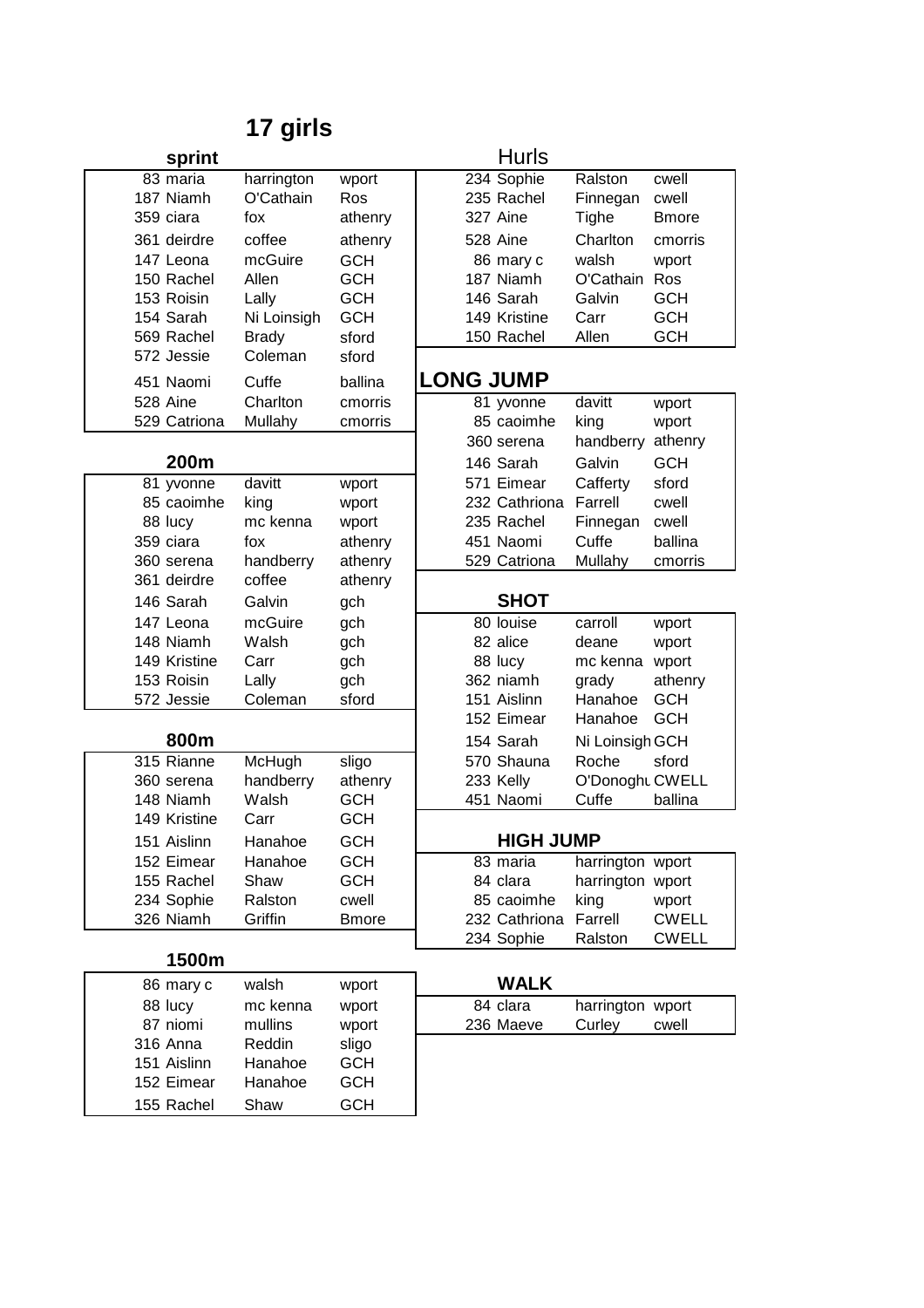|                 |               | 17 boys           |            |                 |                      |                   |            |
|-----------------|---------------|-------------------|------------|-----------------|----------------------|-------------------|------------|
|                 | <b>SPRINT</b> |                   |            |                 | <b>LONG</b>          | <b>JUMP</b>       |            |
|                 | 190 Lorcan    | O'Cathain         | Ros        |                 | $\overline{90}$ aron | southgate         | wport      |
|                 | 189 Dermot    | Piggott           | Ros        |                 | 379 conor            | caulfield         | athenry    |
|                 | 378 conor     | kinderregan       | athenry    |                 | 177 Seamus           | O'Conghaile       | gch        |
|                 | 380 cathal    | kelly             | athenry    |                 | 178 Alan             | Campbell          | gch        |
|                 | 180 Ryan      | Harrington        | <b>GCH</b> |                 | 181 Ronan            | Coyle             | gch        |
|                 | 181 Ronan     | Coyle             | <b>GCH</b> |                 | 580 Fergal           | Loftus            | sford      |
|                 | 580 Fergal    | Loftus            | sford      | <b>581 Neil</b> |                      | Fallon            | sford      |
| <b>581 Neil</b> |               | Fallon            | sford      |                 | 468 David            | Healy             | ballina    |
|                 | 468 David     | Healy             | ballina    |                 | 489 Paul             | McElhone          | carrick    |
|                 | 487 Peter     | Kenny             | carrick    |                 |                      |                   |            |
|                 | 488 Paul      | Conlisk           | carrick    |                 | <b>SHOT</b>          |                   |            |
|                 | 489 Paul      | McElhone          | carrick    |                 | 89 laimonas          | ruibys            | wport      |
|                 |               |                   |            |                 | 16 Cian              | O'Murchadha Flynn | ronans     |
|                 | 200M          |                   |            |                 | 580 Fergal           | Loftus            | sford      |
|                 | 90 aron       | southgate         | wport      | 581 Neil        |                      | Fallon            | sford      |
|                 | 190 Lorcan    | O'Cathain         | <b>Ros</b> |                 |                      |                   |            |
|                 | 379 conor     | caulfield         | athenry    |                 | <b>TRIPLE</b>        | <b>JUMP</b>       |            |
|                 | 380 cathal    | kelly             | athenry    |                 | 90 aron              | southgate         | wport      |
|                 | 177 Seamus    | O'Conghaile       | <b>GCH</b> |                 |                      |                   |            |
|                 | 178 Alan      | Campbell          | <b>GCH</b> |                 | <b>HURLS</b>         |                   |            |
|                 | 468 David     | Healy             | ballina    |                 | 189 Dermot           | Piggott           | Ros        |
|                 | 487 Peter     | Kenny             | carrick    |                 | 180 Ryan             | Harrington        | <b>GCH</b> |
|                 | 488 Paul      | Conlisk           | carrick    |                 |                      |                   |            |
|                 |               |                   |            |                 | high jump            |                   |            |
|                 | 1500M         |                   |            |                 | 177 Seamus           | O'Conghaile       | gch        |
|                 | 16 Cian       | O'Murchadha Flynn | ronans     |                 | 178 Alan             | Campbell          | gch        |
|                 | 278 Shane     | O'Halloran        | cwell      |                 | 179 Sean             | <b>Diskin</b>     | gch        |
|                 | 429 Tommy     | Casey             | Nsligo     |                 |                      |                   |            |
|                 | 430 Feidhlin  | McGowan           | Nsligo     |                 |                      |                   |            |
|                 |               |                   |            |                 |                      |                   |            |
| $1 - 0$         | 800M          | n: 11             |            |                 |                      |                   |            |

| 179 Sean   | Diskin                   | gch    |
|------------|--------------------------|--------|
| 16 Cian    | O'Murchadha Flynn ronans |        |
| 429 Tommy  | Casey                    | Nsligo |
| 428 Lorcan | Roddy                    | Nsligo |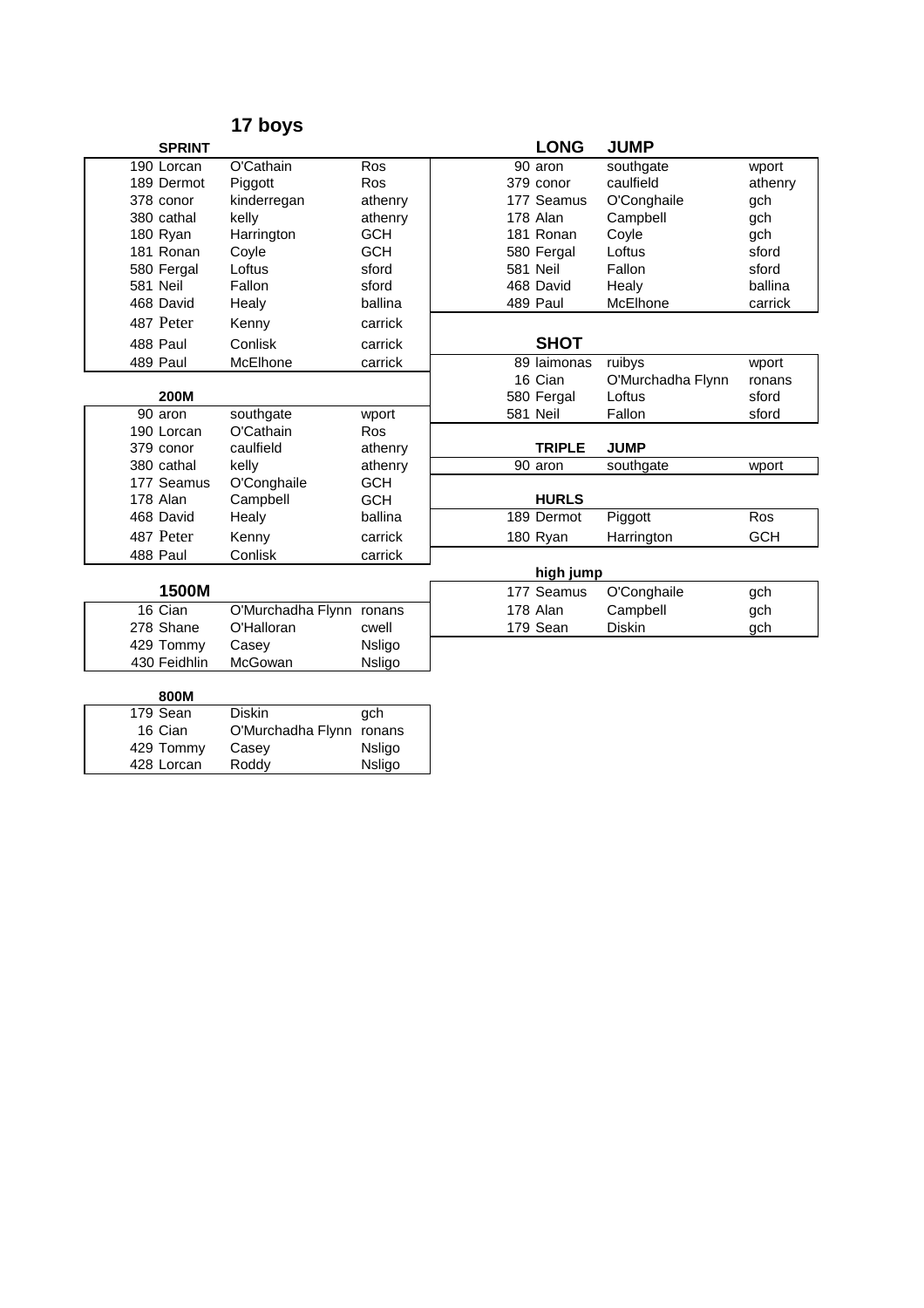| 300m<br>hurls<br>157 Rebecca<br>Nolan<br><b>GCH</b><br>160 Irene<br><b>GCH</b><br>Gorman<br><b>GCH</b><br>163 Anna<br>Shelton<br><b>GCH</b><br>162 Fiona<br>Fitzgibbon<br>530 Elizabeth<br>573 Tara<br>sford<br>Lavin<br>cmorris<br>Henry<br>200m<br>walk-<br>1500m<br>575 Niamh<br>Oliver<br>sford<br>363 katelyn<br>duane<br>athenry<br>157 Rebecca<br>Nolan<br><b>GCH</b><br>161 Aedin<br><b>Esslement GCH</b><br><b>HIGH</b><br><b>JUMP</b><br>574 Tara<br>95 sarah<br>sford<br>patten<br>wport<br>Ryan<br><b>TRIPLE</b><br><b>JUMP</b><br>Long Jump<br>95 sarah<br>95 sarah |  |
|----------------------------------------------------------------------------------------------------------------------------------------------------------------------------------------------------------------------------------------------------------------------------------------------------------------------------------------------------------------------------------------------------------------------------------------------------------------------------------------------------------------------------------------------------------------------------------|--|
|                                                                                                                                                                                                                                                                                                                                                                                                                                                                                                                                                                                  |  |
|                                                                                                                                                                                                                                                                                                                                                                                                                                                                                                                                                                                  |  |
|                                                                                                                                                                                                                                                                                                                                                                                                                                                                                                                                                                                  |  |
|                                                                                                                                                                                                                                                                                                                                                                                                                                                                                                                                                                                  |  |
|                                                                                                                                                                                                                                                                                                                                                                                                                                                                                                                                                                                  |  |
|                                                                                                                                                                                                                                                                                                                                                                                                                                                                                                                                                                                  |  |
|                                                                                                                                                                                                                                                                                                                                                                                                                                                                                                                                                                                  |  |
|                                                                                                                                                                                                                                                                                                                                                                                                                                                                                                                                                                                  |  |
|                                                                                                                                                                                                                                                                                                                                                                                                                                                                                                                                                                                  |  |
|                                                                                                                                                                                                                                                                                                                                                                                                                                                                                                                                                                                  |  |
|                                                                                                                                                                                                                                                                                                                                                                                                                                                                                                                                                                                  |  |
|                                                                                                                                                                                                                                                                                                                                                                                                                                                                                                                                                                                  |  |
| patten<br>patten<br>wport<br>wport                                                                                                                                                                                                                                                                                                                                                                                                                                                                                                                                               |  |
| 237 Leah<br><b>CWELL</b><br>574 Tara<br>sford<br>Creaven<br>Ryan                                                                                                                                                                                                                                                                                                                                                                                                                                                                                                                 |  |
| <b>CWELL</b><br>237 Leah<br>238 Rachel<br>Kenny<br>Creaven<br>cwell                                                                                                                                                                                                                                                                                                                                                                                                                                                                                                              |  |
| 238 Rachel<br>Kenny<br>cwell                                                                                                                                                                                                                                                                                                                                                                                                                                                                                                                                                     |  |
| <b>SHOT</b><br>239 Yasmine<br>Tobin<br>cwell                                                                                                                                                                                                                                                                                                                                                                                                                                                                                                                                     |  |
| 156 Cliona<br>Ni Fhlaharta<br><b>GCH</b><br>60m                                                                                                                                                                                                                                                                                                                                                                                                                                                                                                                                  |  |
| 304 Nicola<br>363 katelyn<br>Monaghan<br>duane<br>athenry<br>tuam                                                                                                                                                                                                                                                                                                                                                                                                                                                                                                                |  |
| 156 Cliona<br>Ni Fhlahart GCH                                                                                                                                                                                                                                                                                                                                                                                                                                                                                                                                                    |  |
| 157 Rebecca<br>Nolan<br><b>GCH</b>                                                                                                                                                                                                                                                                                                                                                                                                                                                                                                                                               |  |
| <b>Esslement GCH</b><br>161 Aedin                                                                                                                                                                                                                                                                                                                                                                                                                                                                                                                                                |  |
| 573 Tara<br>sford<br>Henry                                                                                                                                                                                                                                                                                                                                                                                                                                                                                                                                                       |  |
| 574 Tara<br>sford<br>Ryan                                                                                                                                                                                                                                                                                                                                                                                                                                                                                                                                                        |  |
| 237 Leah<br>Creaven<br>cwell                                                                                                                                                                                                                                                                                                                                                                                                                                                                                                                                                     |  |
| 304 Nicola<br>Monaghan tuam                                                                                                                                                                                                                                                                                                                                                                                                                                                                                                                                                      |  |
| 530 Elizabeth<br>Lavin<br>cmorris                                                                                                                                                                                                                                                                                                                                                                                                                                                                                                                                                |  |
| 1500m                                                                                                                                                                                                                                                                                                                                                                                                                                                                                                                                                                            |  |
| 159 Carol<br><b>GCH</b><br>O'Donnell                                                                                                                                                                                                                                                                                                                                                                                                                                                                                                                                             |  |
| 364 aoife<br>tuohy<br>athenry                                                                                                                                                                                                                                                                                                                                                                                                                                                                                                                                                    |  |
|                                                                                                                                                                                                                                                                                                                                                                                                                                                                                                                                                                                  |  |
|                                                                                                                                                                                                                                                                                                                                                                                                                                                                                                                                                                                  |  |
| 403 Emma<br>nsligo<br>Neary                                                                                                                                                                                                                                                                                                                                                                                                                                                                                                                                                      |  |
|                                                                                                                                                                                                                                                                                                                                                                                                                                                                                                                                                                                  |  |
| 800m<br>160 Irene<br><b>GCH</b><br>Gorman                                                                                                                                                                                                                                                                                                                                                                                                                                                                                                                                        |  |
| <b>GCH</b><br>$\overline{163}$ Anna<br>Shelton                                                                                                                                                                                                                                                                                                                                                                                                                                                                                                                                   |  |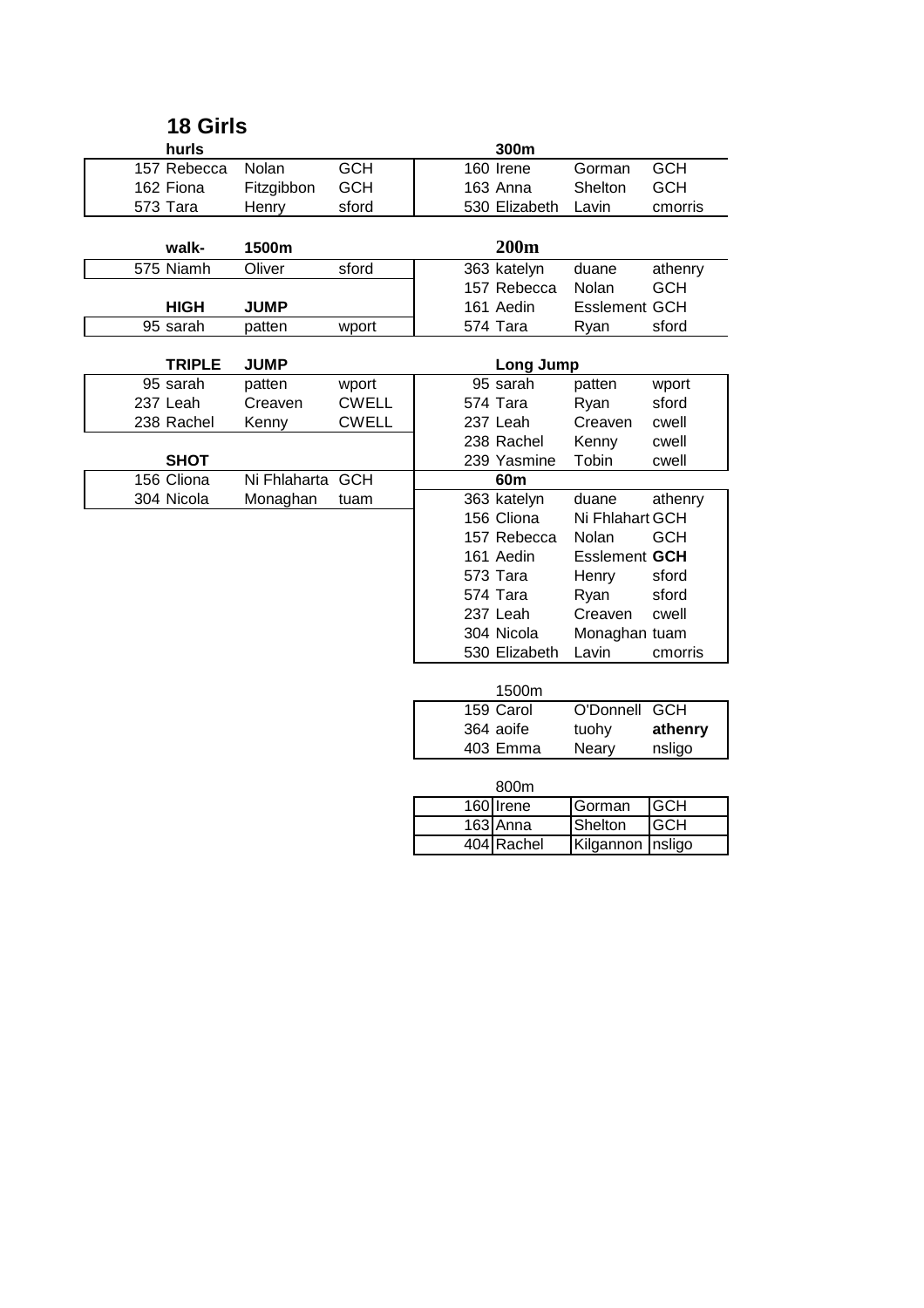| 60M         |           |            | <b>LONG</b>  | <b>JUMP</b> |            |
|-------------|-----------|------------|--------------|-------------|------------|
| 381 gary    | sweeney   | athenry    | 381 gary     | sweeney     | athenry    |
| 386 kevin   | reilly    | athenry    |              |             |            |
| 182 Eanna   | O'Cathain | <b>GCH</b> | <b>SHOT</b>  |             |            |
| 469 Oisin   | Kennedy   | ballina    | 17 Mark      | Treacy      | ronans     |
| 517 lan     | Durkan    | cmorris    | 182 Eanna    | O'Cathain   | <b>GCH</b> |
| <b>200M</b> |           |            |              |             |            |
| 381 gary    | sweeney   | athenry    | <b>Hurls</b> |             |            |
| 386 kevin   | reilly    | athenry    | 517 lan      | Durkan      | cmorris    |
| 469 Oisin   | Kennedy   | ballina    |              |             |            |
| 517 lan     | Durkan    | cmorris    |              |             |            |
|             |           |            |              |             |            |
| 800M        |           |            |              |             |            |
| 582 Paddy   | Mc Nulty  | sford      |              |             |            |
|             |           |            |              |             |            |
| 1500M       |           |            |              |             |            |
| 318 Conor   | Gillen    | sligo      |              |             |            |
| 431 ryan    | monaghan  | nsligo     |              |             |            |
| 582 Paddy   | Mc Nulty  | sford      |              |             |            |

NO Walk No 1500m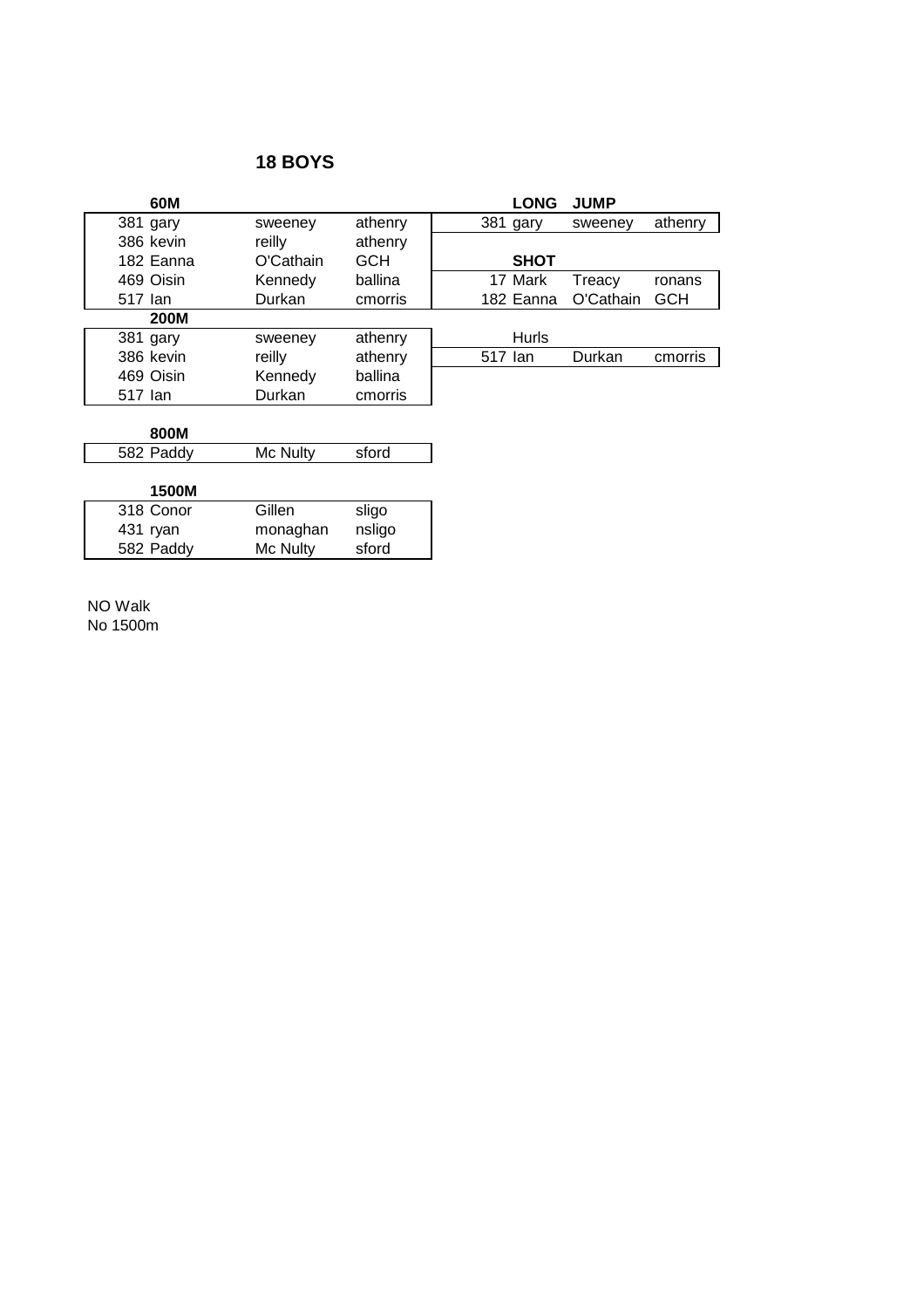## **19 GIRLS**

|              | 60M         |            | <b>HURLS</b> |            |            |
|--------------|-------------|------------|--------------|------------|------------|
| 165 Jennifer | O'Donnell   | <b>GCH</b> | 165 Jennifer | O'Donnell  | <b>GCH</b> |
| 531 Sharon   | Kilduff     | cmorris    |              |            |            |
|              |             |            | 400M         |            |            |
| <b>200M</b>  |             |            | 164 Caoimhe  | Daniels    | <b>GCH</b> |
| 165 Jennifer | O'Donnell   | <b>GCH</b> |              |            |            |
| 531 Sharon   | Kilduff     | cmorris    |              |            |            |
|              |             |            | long jump    | no entries |            |
| 1500M        |             |            | high jump    | no entries |            |
| 192 Laura    | Shaughnessy | loughrea   |              |            |            |
| 405 Aisling  | casey       | nsligo     |              |            |            |
|              |             |            |              |            |            |
| 800M         |             |            |              |            |            |
| 192 Laura    | Shaughnessy | loughrea   |              |            |            |
| 164 Caoimhe  | Daniels     | <b>GCH</b> |              |            |            |
| 405 Aisling  | casey       | nsligo     |              |            |            |

**19 BOYS**

| 400M        |                 |               |             | long jump        |         |
|-------------|-----------------|---------------|-------------|------------------|---------|
| 328 Fergal  | <b>Ellis</b>    | <b>B</b> more | 470 Brendan | Reilly           | ballina |
|             |                 |               |             |                  |         |
| 800M        |                 |               |             | <b>HIGH JUMP</b> |         |
| 183 Micheal | Ma Donnacha     | gch           | 470 Brendan | Reilly           | ballina |
| 328 Fergal  | <b>Ellis</b>    | <b>B</b> more |             |                  |         |
| 432 john    | fahy            | nsligo        |             | <b>Triple</b>    |         |
|             |                 |               | 470 Brendan | Reilly           | ballina |
| 1500M       |                 |               |             |                  |         |
| 183 Micheal | Ma Donnacha gch |               |             | walk             |         |
|             |                 |               | 518 Moran   | Michael          | cmorris |
|             |                 |               |             |                  |         |

60m 200m hurls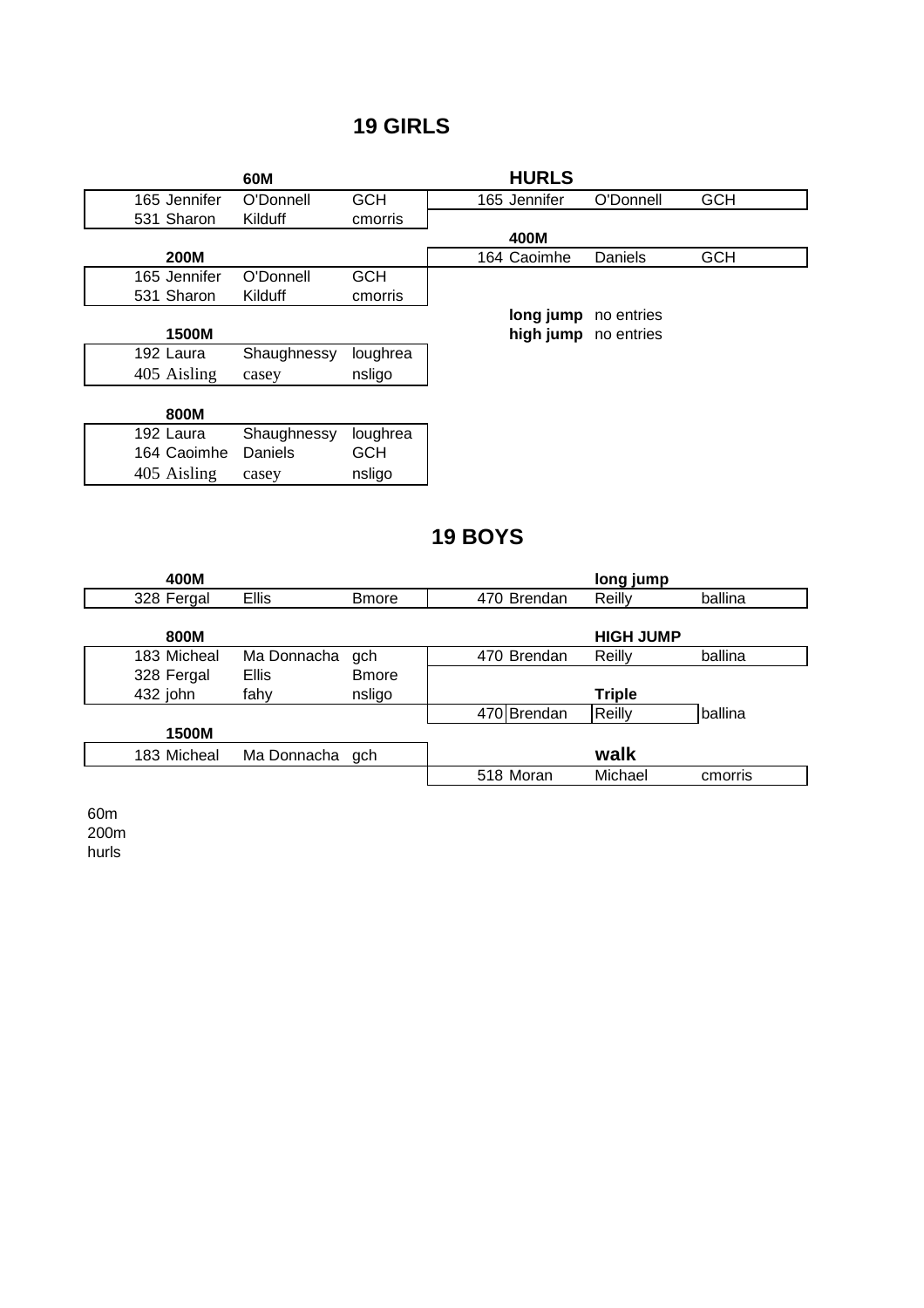### **SENIOR MEN**

| 60 <sub>m</sub> |         | Michael     | Walkin   | Mayo         | running |
|-----------------|---------|-------------|----------|--------------|---------|
| 200M            |         | 279 William | Finnegan | <b>CWELL</b> | running |
|                 |         | Michael     | Walkin   | Mayo         | running |
| LJ              |         | 279 William | Finnegan | CWELL        |         |
| 1500            | 191 Pat |             | Hannon   | Loughrea     |         |
| HJ              | 191 Pat |             | Hannon   | Loughrea     |         |

## **SENIOR WOMEN**

| <b>HURLS</b>    | 240 Sarah | Finnegan cwell |       |
|-----------------|-----------|----------------|-------|
| 60 <sub>m</sub> | 99 Aileen | Ruane          | Sligo |
| Long Jump       | 240 Sarah | Finnegan cwell |       |
|                 | 99 Aileen | Ruane          | Sligo |